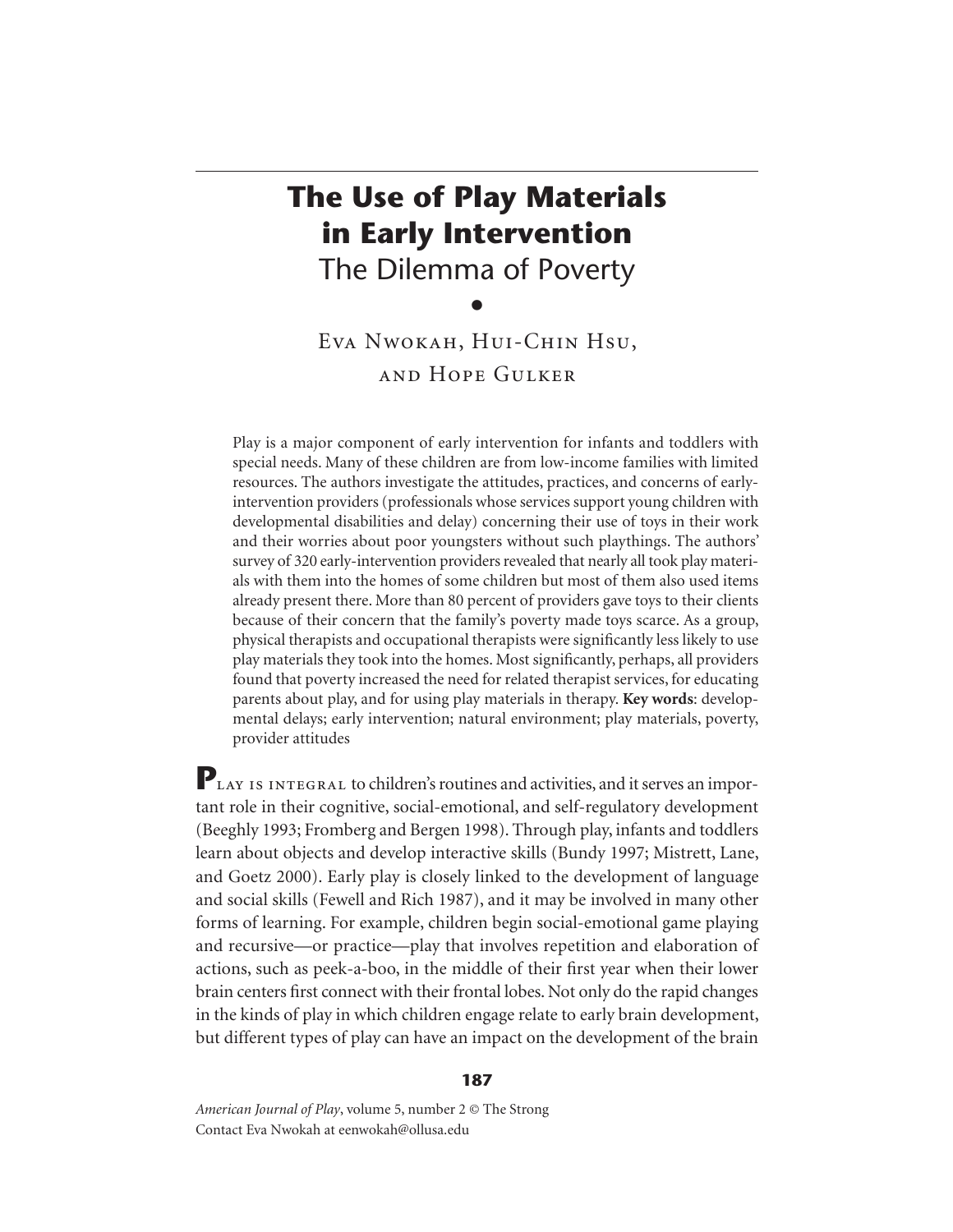especially the frontal and temporal areas of the brain (Bergen 2012; Voos et al. 2012). Developmental delay, disability, and other mental and physical handicaps affect how a child learns to play and how play enhances his or her learning (Fewell and Kaminski 1988; Lifter 2008). For such a population of children, the quality of the play environment, the availability of toys (or other play materials), and the social support for play prove particularly important. Although children with these challenges often have difficulty learning how to play, they still do play, and they benefit from playing with objects (Humphrey and Wakeford 2006; Malone and Landers 2001; Pierce 1997). In addition to developmental difficulties, environmental challenges—like poverty—may prevent or interfere with opportunities for children's play (Bartlett and Minujin 2009; Milteer, Ginsburg, and Mulligan 2012).

# **Poverty, Play Materials, and Play Environments**

According to the United States Census Bureau (November 2012), 20 percent or over fifteen million children under the age of eighteen currently live in poverty. The census defines the poverty threshold as the minimal income necessary to pay for food, shelter, and clothing that meet the basic needs for healthy living. At least 20 percent to 30 percent of families below the poverty threshold do not have the minimal financial, material, or social resources to meet their children's needs (Halpern 2000). In addition to income poverty, there is also human poverty. Persons living in high-poverty areas are often geographically and socially isolated from mainstream society and may be exposed to crime, drug abuse, and substandard education (Burd-Sharps, Lewis, and Martins 2010; Iceland 2012). Income and human poverty place children at high risk for physical and mentalhealth problems and make their continued living below the poverty line more likely (Ratcliffe and McKernan 2010). Focusing on the impact of poverty on the health, cognitive abilities, and the emotional life of children, most research rarely considers its impact on play (Brooks-Gunn and Duncan 1997; Evans 2004). We know little about how a lack of toys and other play materials affects these children.

Much evidence suggests that children (except those suffering the extreme neglect of institutionalized settings [Brown and Webb 2005]) use and adapt natural and manmade items in their living environment without the need for commercial toys (Brown 2012; Nwokah 2009a; Nwokah and Ikekeonwu 1998,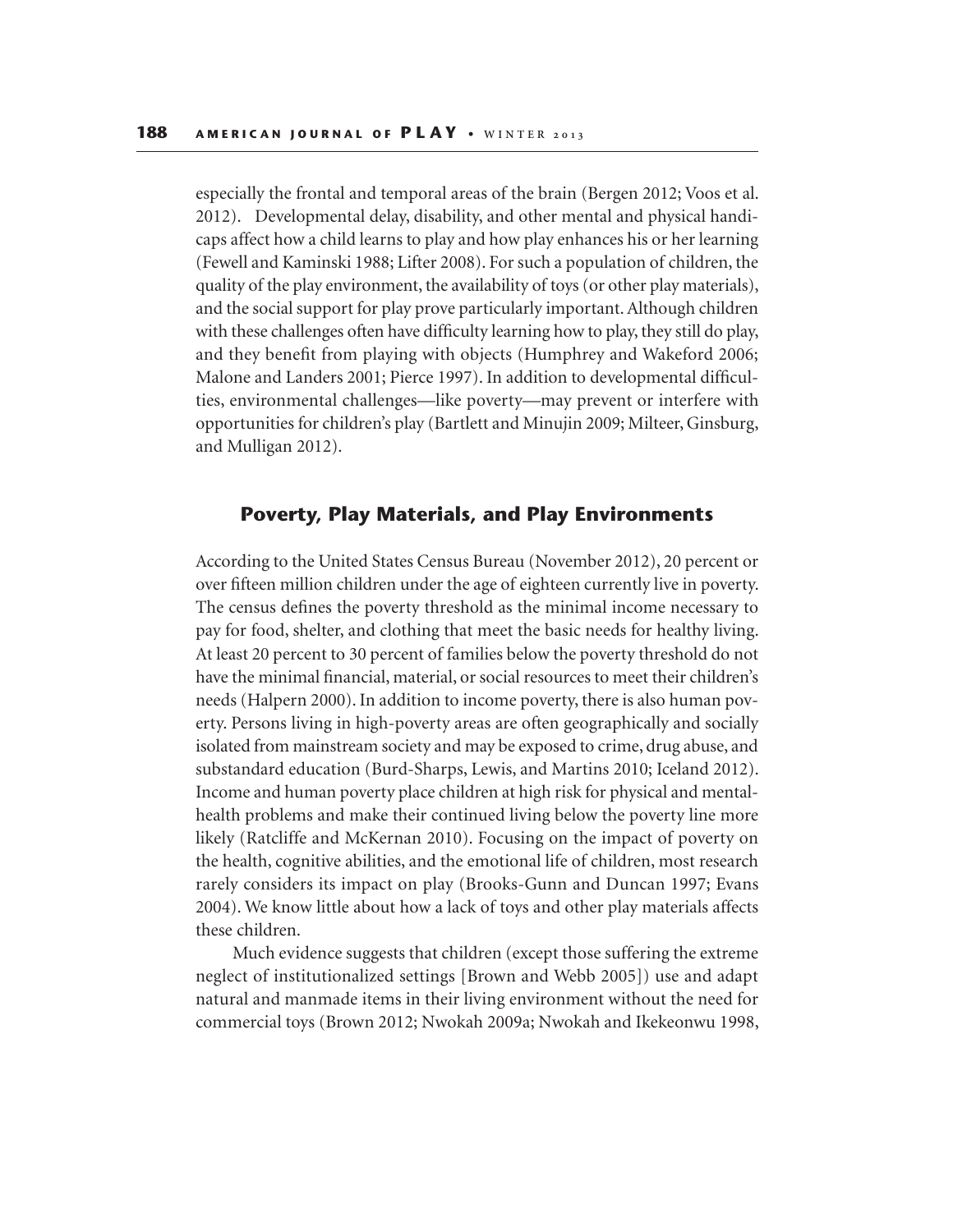2007). However, a disproportionate number (70 percent) of children receiving early-intervention services in the United States live in poverty, including 27 percent living in families with incomes of less than \$15,000 a year (Spiker, Hebbler, and Mallik 2005). These children are often kept indoors for their own safety. Household items they could use as playthings are scarce or breakable. Professionals working with young children in impoverished homes find few if any toys available to their young clients. This situation occurs in the homes of many recent refugee and immigrant families, of single-parent families (many with teen mothers), of children fostered by relatives, multiple families in one apartment with limited resources, families who cannot meet basic needs, and homeless families or those who move repeatedly (Landy and Menna 2006). The home visitors who provide early-intervention services to families and their children with developmental disabilities or delay in the developmental skills are unlikely to have poverty-related mental-health training, and they often feel ill equipped to work with such vulnerable families (Halpern 2000). Our study explores the concerns, attitudes, and practices related to play of earlyintervention providers with particular emphasis on the challenges they face with families living in poverty.

# **Home-Visiting Programs and Early-Intervention Services**

Home visits improve child development and school readiness, reduce child abuse and neglect, and help parents respond to their children's physical, cognitive, and emotional needs (Avellar and Paulsell 2011). Historically, the increase in recognition and resources for home-visiting and early-intervention programs emerged from President John F. Kennedy's interest in children with intellectual disabilities and President Lyndon Johnson's concern for families in poverty (Meisels and Shonkoff 2000; United States Census Bureau 2010). Home visits garnered more attention and support in 2010 when President Barack Obama's Affordable Care Act provided \$1.5 billion in federal support over five years to the Maternal Infant and Early Childhood Home Visiting Program.

In the 1960s, home-visiting programs operated on the realization that the first three years were critical for a child's learning and development and on the belief that poor parents needed to be taught how to play games and interact with their children. Experts saw education as the key to breaking the cycle of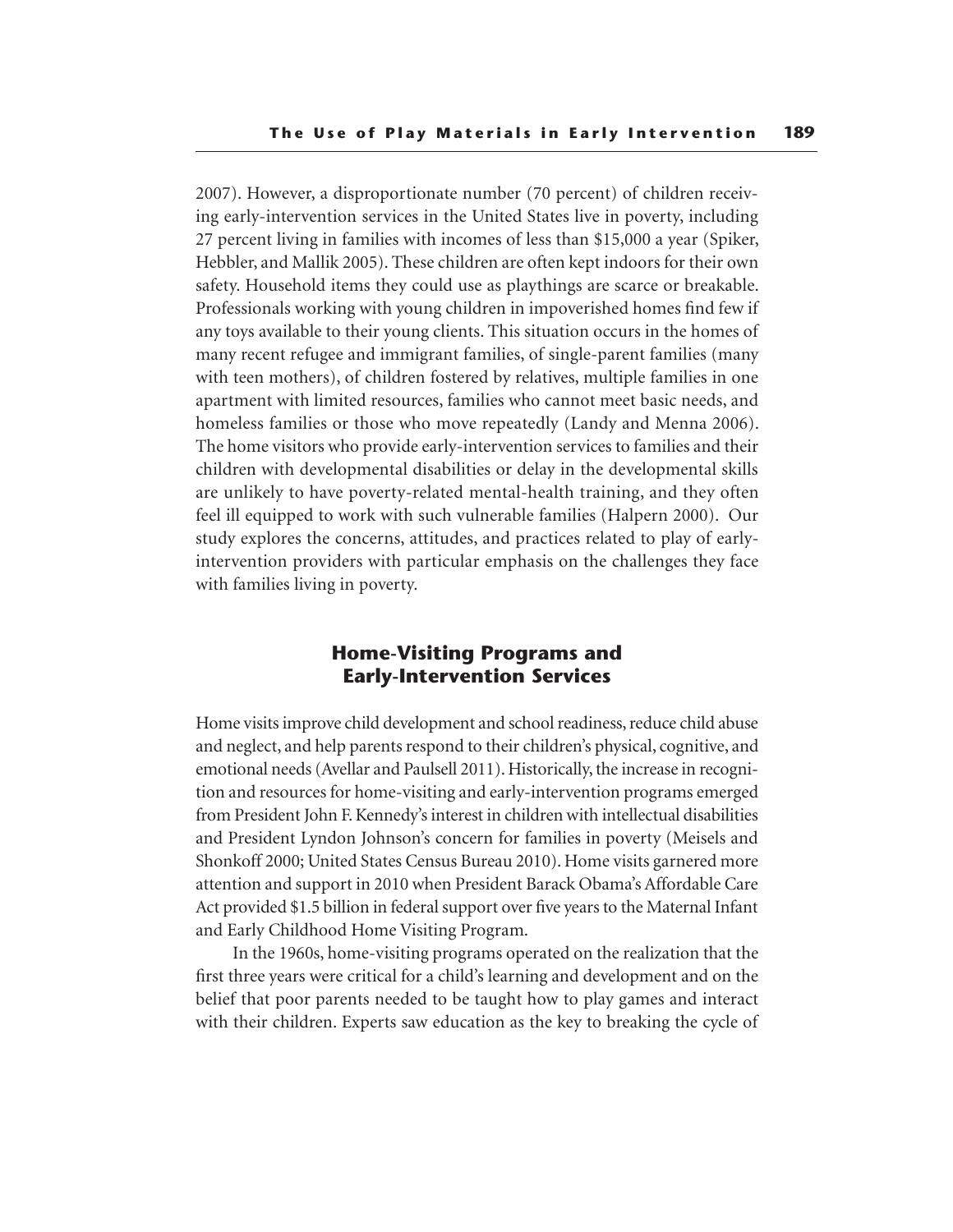poverty and what they viewed as cultural deprivation (i.e., the lack of exposure to materials and experiences of middle-class families) (Meisels and Shonkoff 2000). Many home-visiting programs currently serve such low income, highrisk families, including the Early Head Start Home Visiting Program, Parents as Teachers, and The Parent-Child Home Program (formerly called The Mother-Child Home Program) (Powell 1993; The Parent-Child Home Program 2012).

The Parent-Child Home Program began in the 1960s and includes a home visitor or "toy demonstrator." Usually paid paraprofessionals, most of these home visitors are former program participants—parents or community residents—trained in an initial sixteen-hour workshop and in weekly home-visit supervisory meetings throughout the program year. The Parent-Child Home Program home visitors take toys and books into homes to present the program curriculum, book sharing, and play activities to the families. These toy demonstrators show parents how to use the materials to build language and literacy skills (singing, telling stories, becoming aware of sounds, and so on) and to promote school readiness. The child's primary care giver can join in and practice with the child in these home-demonstration play activities. Over the course of two years, program families acquire a library of children's books and a large collection of educational and stimulating toys (Powell 1993; The Parent-Child Home Program 2012). The Home Instruction for Parents of Preschool Youngsters program for preschoolers also provides families with books and materials for play and learning (Stoltzfus and Lynch 2009).

Part C of the Individuals with Disabilities Education Improvement Act (IDEA), reauthorized in 2004, offers federal and state funds for services and support for children with developmental delay or disabilities. Essentially a variety of services coordinated by public and private agencies and designed for children up to age three (and their families), the program seeks to reduce the impact of the disabilities on the children's growth and development. The percentage of all children under age two who receive early-intervention services in the United States has increased from 1.18 percent in 1992 to 2.67 percent in 2009 (Danaher, Goode, and Zahara 2011; Feinberg et al. 2011). IDEA makes available a wide array of professional services from audiology to nutrition, but the most common services are those provided by developmental therapists (DTs), occupational therapists (OTs), physical therapists (PTs), and speech-language pathologists (SLPs). DTs (also known as early-intervention specialists) give instructions on modifying the environment and maximizing a child's development and learning. They provide the family with support, information, and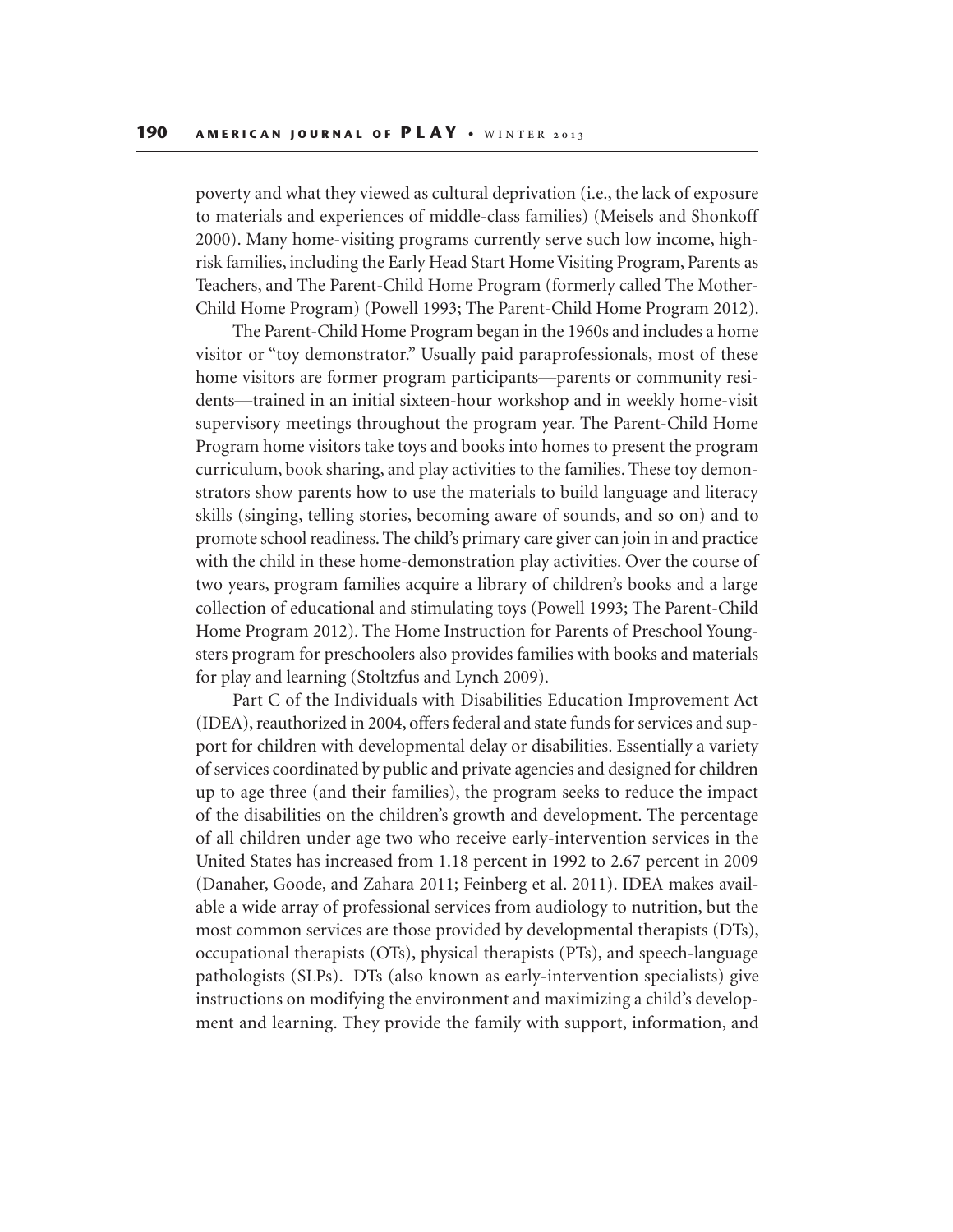suggestions for developmentally appropriate activities. OTs offer services that include adaptive behavior and play; support for feeding, sensory, motor, and posture-related skills; and self-help training. PTs address the techniques and resources that reduce difficulties with movement and locomotion. And SLPs help children with communication-delay problems, disorders in speech or language comprehension or expression, and swallowing.

# **Early Intervention and Play Materials**

In all early-intervention disciplines, play becomes a major focus of professional services for children with developmental delay and special needs. Play serves as a process for learning, a process for assessing developmental skill sets, and a process for delivering intervention procedures to improve a child's developmental and learning abilities (Casby 2003; Lifter 2008; Linder 1993; Nwokah 2009b; Pierce 1997). In other words, early intervention may involve establishing developmentally appropriate play skills themselves as a goal and using play as a means of achieving other goals (Lifter et al. 2011), as when, for example, enticing a child to swipe at bubbles extends the range of motion in his arms or when coaxing a child to crawl toward a toy improves her mobility. The introduction of miniature lifelike toys, in another example, may encourage pretend play and cooperative play. In a case study, Humphrey and Wakeford (2006) showed that block play helped children improve motor skills (by picking up blocks), overcome their mild sensory difficulties (by learning to tolerate the texture of the blocks), and increase their social interaction (by learning to take turns playing with the blocks).

Providers select play materials suited to their intervention strategies (Nwokah 2009b; Nwokah and Gulker 2006a, 2006b). Indeed, although the material culture of childhood most commonly involves toys (Brookshaw 2009), the material culture of early intervention includes many different objects, some already in the home and some brought by the therapists—toys, games, instructional materials, everyday objects, and construction pieces (Johnson, Christie, and Yawkey 1987; Nwokah 2003). Previous studies show that early-intervention professionals spend approximately 69 percent to 72 percent of their therapy sessions using toys. Although most professionals used toys already in their clients' homes, they also brought their own play materials (Campbell and Sawyer 2007). Selecting and preparing play materials forms a major component of the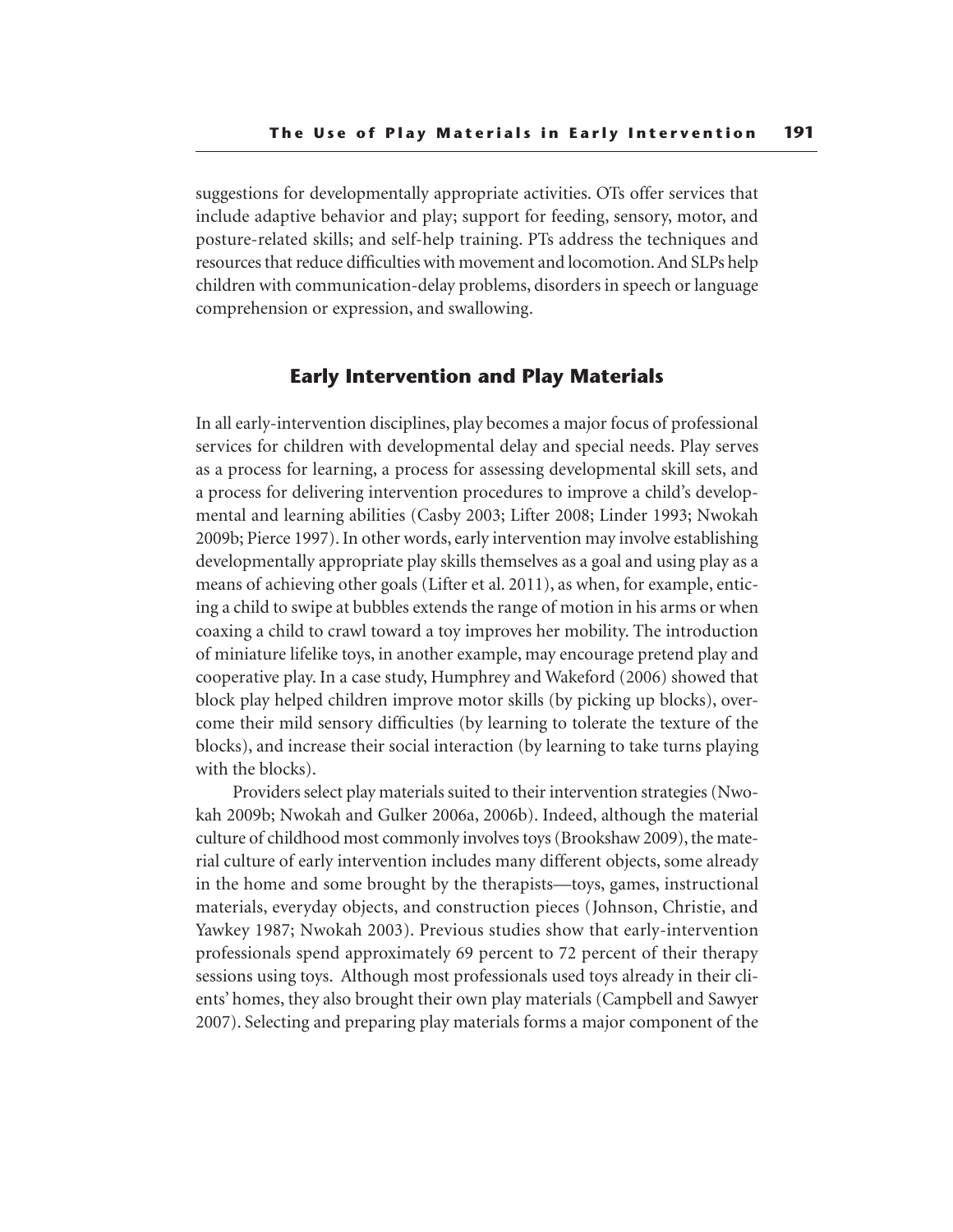service professionals provide because these materials affect most of the stages in the intervention process including planning, budgeting, interacting with the children and their families, and teaching parents how to continue the therapeutic play after the visits. The way professionals use play materials in consultation with families reflects their philosophy and favored methods of child and family intervention (Peterson et al. 2007). Although we know that play materials are essential in early intervention and there is much evidence that providers help many families in poverty, we know little about the actual practices and preferences of different types of early-intervention service providers—DTs, OTs, PTs and SLPs.

# **Home Visiting and Play Materials**

Since 1989 federal regulations for IDEA, Part C services to children have required that, to the extent appropriate, early interventions take place in settings in which children without disabilities participate. The 1991 amendments to IDEA, Part C added the language of "natural environments" (Blough 2003), both as a part of the definition of early-intervention services and as a requirement of the Individualized Family Service Plan—the written plan for providing early-intervention and other services to children and families that is developed jointly by each family and the appropriate professionals. During the early 1990s, state earlyintervention agencies interpreted "natural environment" as the everyday places and times "the child lives, learns, and *plays*" (Blough 2003) and the everyday activities and family routines in which a child participates (Traub et. al. 2001).

Therapists and intervention professionals have developed numerous models and approaches to integrate a child's individual goals and objectives into routine activities (Bricker and Cripe 1992; Bricker, Pretti-Frontczak, and McComas 1998; Cripe, Hanline, and Daily 1997; Dunst and Bruder 1999; Linder 2003; McWilliam 2010; NECTAC 2008; Roberts, Rule, and Innocenti 1998). Prior to changes in early-intervention laws, parents and care givers brought their children to a center, school, or clinic. Under the traditional child-centered approach, the professionals—using the play materials at the site— "treated" the child while parents sometimes lingered in a waiting room until the therapist finished. Back when providers interpreted "natural environments" to involve just a shift in location, they simply gathered their play materials and took them to the home with little change in the treatment model. There the therapist—the "expert"—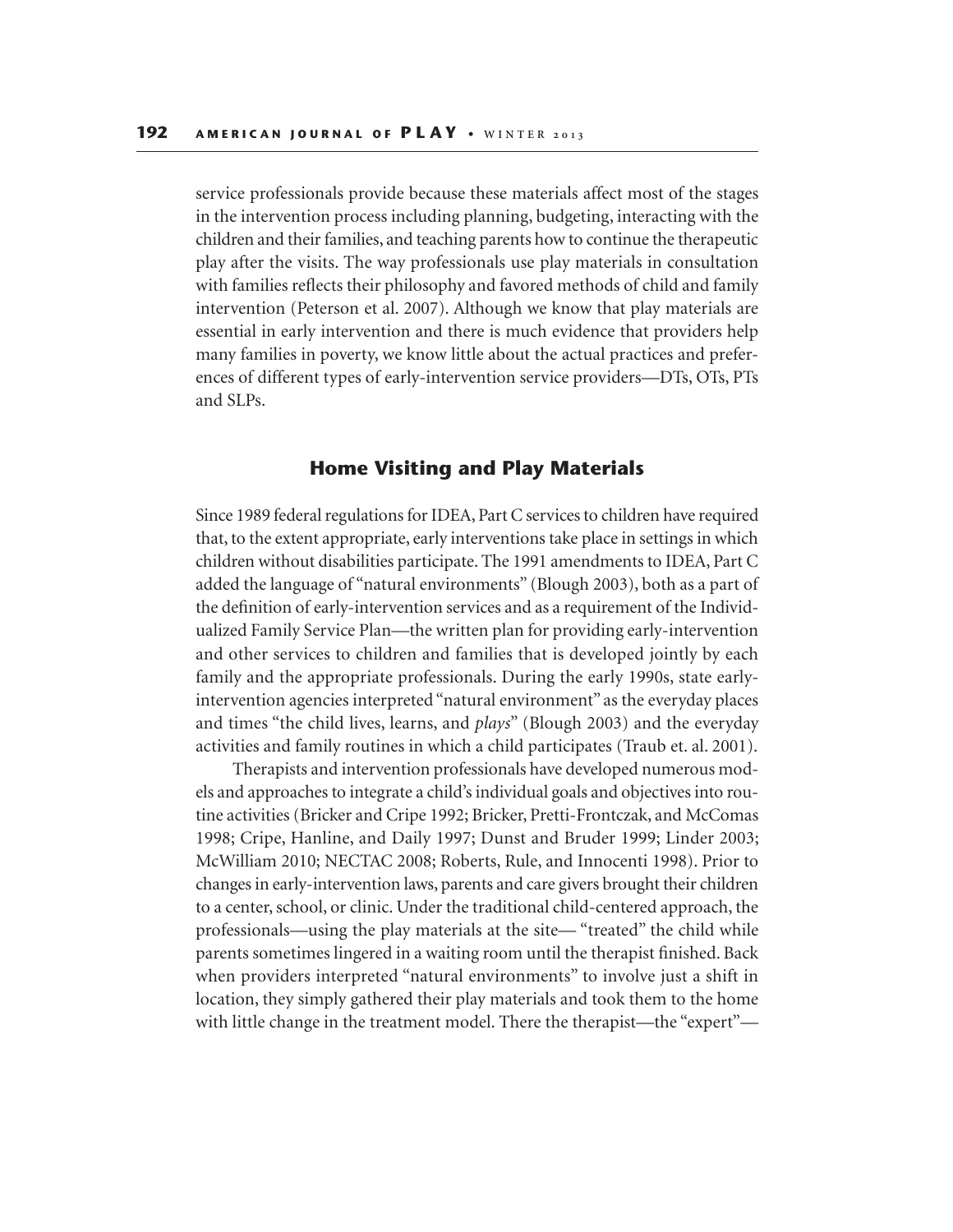initiated a lesson or therapy plan, and the parents remained passive observers. Although providers could see children in day-care centers and other familiar settings, they more typically visited the children's homes weekly or monthly and stayed about an hour each time. They brought toys to the homes and took them away at the end of a session, leaving the children no opportunities to practice skills (e.g., stacking blocks) throughout the week or integrate the skills learned into everyday routines (e.g., stacking plastic dishes into a low cabinet).

In the 1990s, a family-centered approach emerged, which refined the interpretation of natural environments. This new, participation-based approach called for a parent or care giver to assert the family's priorities, values, and routine activities and for a therapist to devise strategies for a child to learn the family's preferences by using natural materials and toys available at home. Parents and therapists, in this new approach, work together as a team, and all regard the parents as the experts on their own children (Campbell and Sawyer 2009; Dunst 2000, Nwokah 2009b). These family-participant approaches (Bruder 2000; Crais 1991; Hanft, Rush, and Shelden 2004; Roberts, Rule, and Innocenti 1998) emphasize using materials already present in a child's environment. Despite this common or shared approach, few agree whether the professionals should use toys and play materials already available in the home (or neighborhood) or supply some play materials themselves. Recommendations from experts on the importance of materials preparation prior to home visits (Klass 2003; Wasik and Bryant 2001) seem to clash with an emphasis from the same experts on the advantages of using household objects (Klass 2003). Some states leave to the parents the choice between using toys from the home or toys provided by the program's professionals (Brault and Chasen 2001). Health and Human Services's Early Head Start program requires agencies to provide sufficient equipment, toys, materials, and furniture to support parent-child play and learning but at the same time includes home visits. In home visits, therapists are encouraged to use play materials in the home, especially everyday objects. If a therapist brings the play materials, the program requires that her client family have access to similar materials, perhaps through a toy-lending library (Early Head Start 2009).

 There is limited research on the use of toys and other objects in early intervention. A few ethnographic studies have documented the delivery of homebased services (Brorson 2005; Campbell and Sawyer 2007; McBride and Peterson 1997; McWilliam, Tocci, and Harbin 1998). Few of these studies, however, elaborate on the materials used or how various professions use them. For example,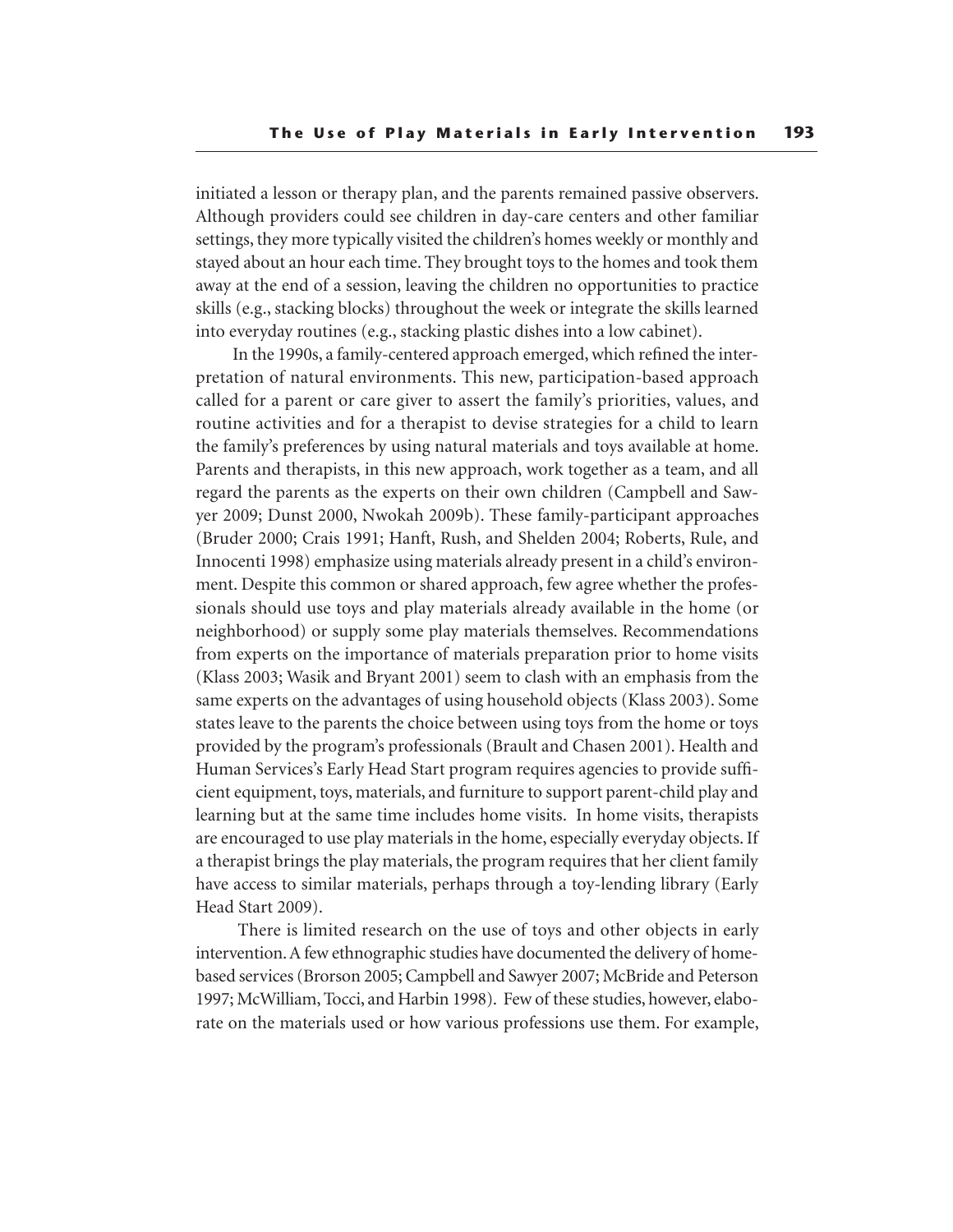one study of occupational therapists revealed no significant difference in play between therapists who used a traditional child-centered approach and those who used a participation-based approach (Colyvas, Sawyer, and Campbell 2010).

In short, the study we describe in this article explored new ground, seeking to understand the attitudes, practices, and concerns of various early-intervention professionals (i.e., DTs, OTs, PTs, and SLPs) about the use of toys and play materials in delivering services to families living in poverty. The following research questions guided this study.

- To what extent do early-intervention professionals use play materials already in homes? How often do they carry play materials into homes and use these only during a session? What are the types of play materials used in early-intervention sessions?
- Is there a relationship between providers' professional backgrounds (type of occupation, training, years of experience, case load) and their attitudes and practices?
- What do early-intervention professionals think about using their own play materials rather than family toys?
- What are the issues related to the use of play materials in early intervention especially as they concern families living in poverty?

# **Method**

## *Study Design*

The authors designed a questionnaire to collect information about earlyintervention providers' practices and attitudes toward the use of play materials in delivering their services. We deemed a survey the most efficient method of gathering information from a large sample while still allowing the respondents anonymity.

#### *Participants*

We recruited early intervention providers (DTs, OTs, PTs, and SLPs) from a wide range of work settings, including private practice, in Indiana and Missouri. The authors chose these states because they have higher than national average of families living below the poverty level (U.S. percentage: 46 percent; Indiana: 52 percent; Missouri: 50 percent) (Zero to Three 2013). Eva Nwokah and two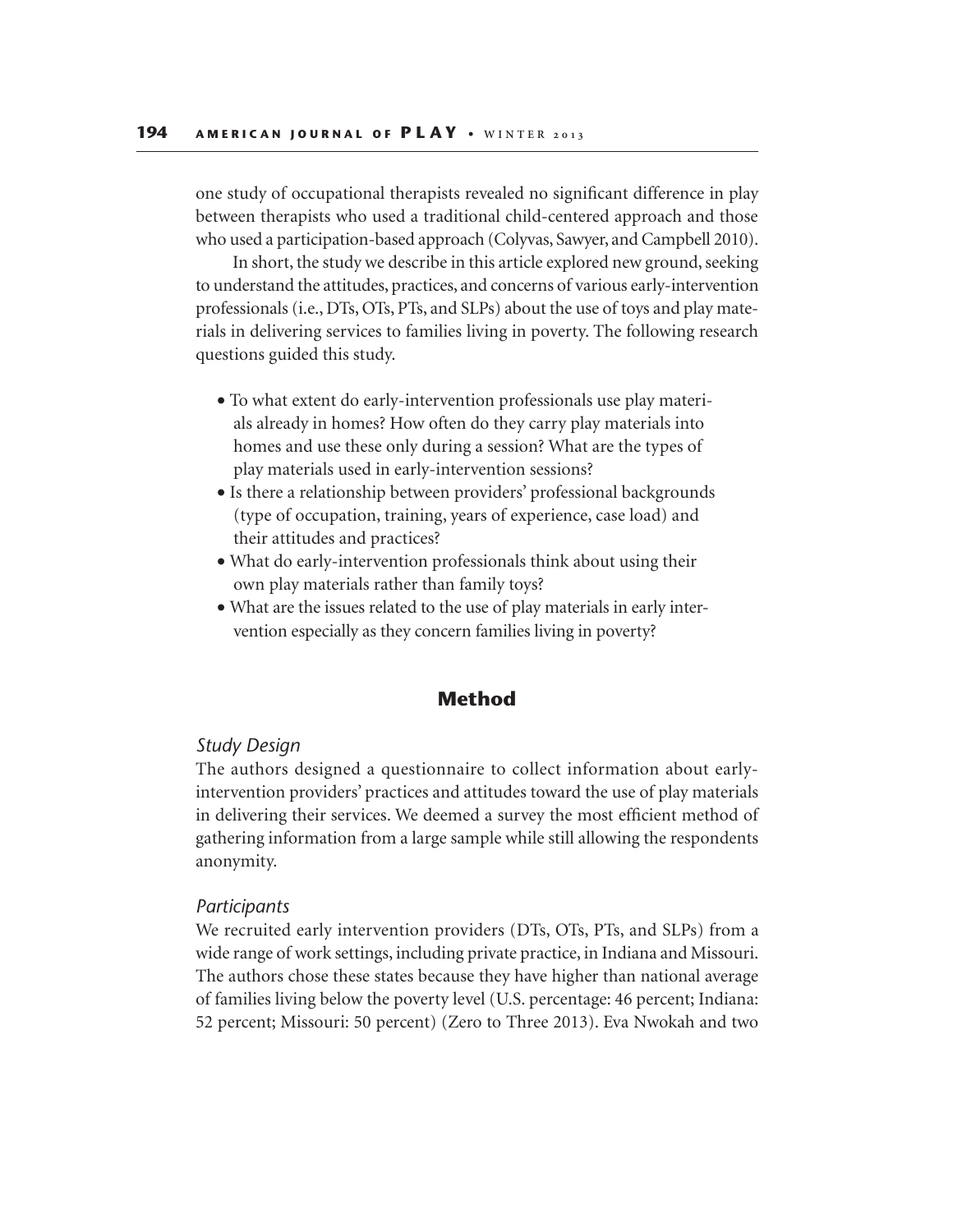research assistants accessed a regularly updated public list of early-intervention providers from the Indiana and Missouri early-intervention websites and offered via email to every provider listed  $(n = 860)$ , except for those listed as service coordinators, the opportunity to participate in the study. Nwokah and Hope Gulker gave hard copies of the survey to an additional thirty-six providers at two local providers' meetings in Indiana. The email response rate was 35 percent for Missouri ( $n = 155$ ) and 39.4 percent ( $n = 150$ ) for Indiana. Given that the range of mean response rates from email surveys is typically 22 percent to 36 percent (Sheehan 2001), the response rate in this study was adequate. The authors excluded any respondents who listed their current workplace as a state other than the two selected states or who were not OTs, PTs, SLPs or DTs, leaving a total of 320 surveys for analysis (Missouri=148 and Indiana=172). However, because of missing values, the sample size varied in different analyses.

## *Instrument and Data Collection*

The survey had a mixed-format design, including both Likert-scale items (statements the respondents were asked to evaluate according to the level of agreement or disagreement), open-ended response options, and forced-choice (yes or no) responses. The content of the items was based on three sources: information on Early Head Start recommendations (2009) for the use of play materials in the home; Nwokah and Gulker's experience with providers' views during several years of mentoring; and information on best practices (Dunst et al. 2006). An expert in survey design consulted with us on the layout of the survey. Nwokah tested a pilot survey for clarity, readability, relevance, and salience. Five early-intervention professionals from the sample population provided us with detailed feedback. These included four professionals with more than fifteen-years experience each in early intervention and one who was both a provider and an administrator. We used their feedback and suggestions to create the final version of our thirty-five-question survey, but we did not include their responses in the final data.

Our initial six questions asked for demographic information—the provider's discipline, educational background, total case load and case load of clients younger than three years old, number of home visits, and type of work settings. The survey asked providers whether they took toys and play materials to homes; what percent of a typical session included using their therapy materials (rather than items from the child's home); whether they used items from the child's home and what these were; whether they loaned or gave toys to families; whether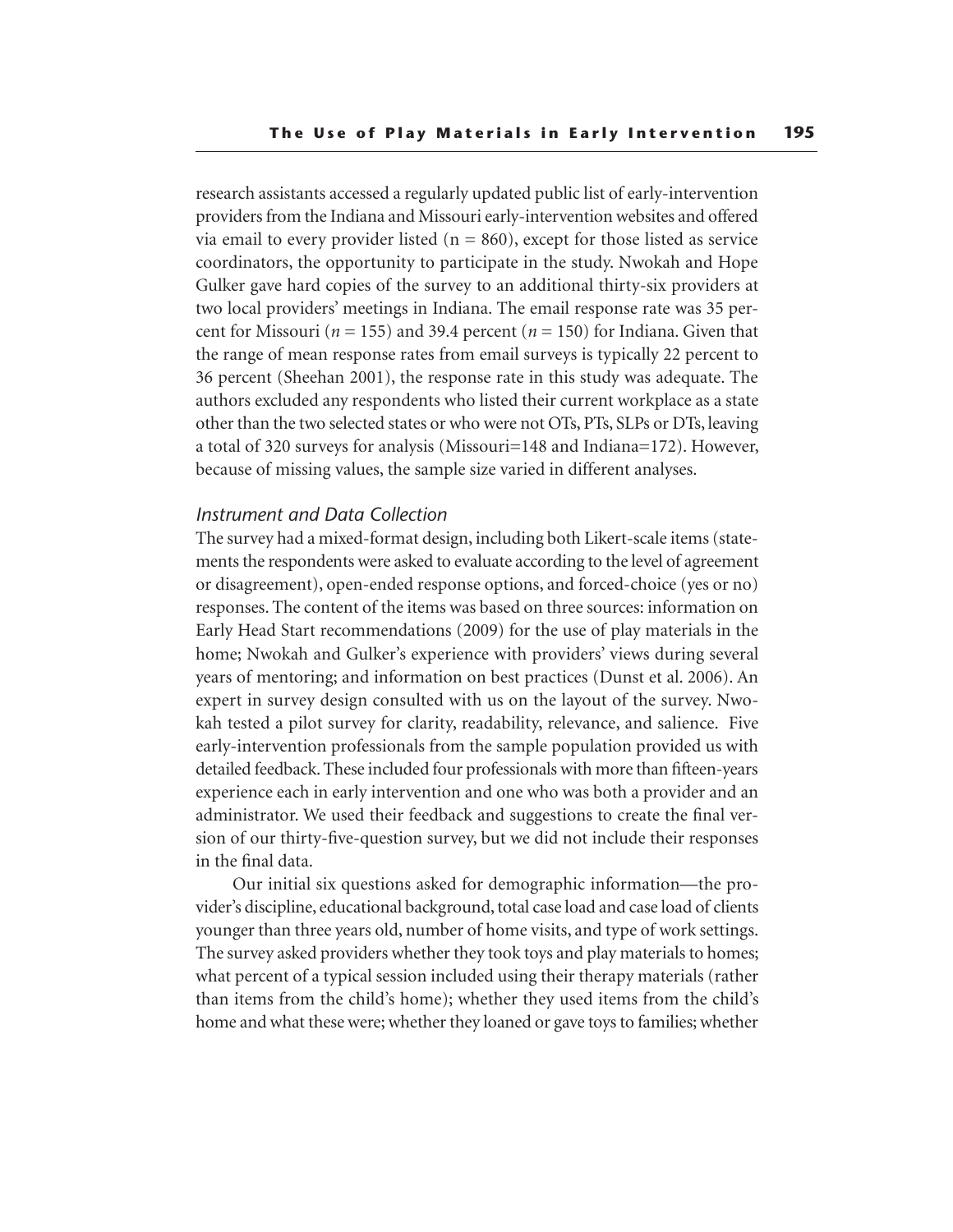there were local toy-lending libraries; whether they or their agency had a toylending policy and, if so, what those policies were; whether they had attended any presentation or meeting that discussed not taking toys into the home, and if so where, when, and by whom.

The survey assessed attitudes on the use of play materials by providers using thirteen statements rated on four-point Likert scales (1=strongly agree; 2= agree; 3=disagree; and 4=strongly disagree). The thirteen statements included six on the disadvantages of taking play materials into the home: It is difficult for the child to relinquish the providers' toy(s) at the end of a session; The parent may not be able to follow-up and practice during the week; Parents who can't afford such toys may feel inadequate; There is a risk of germs being passed from one client to another; Using the provider's toys focuses the interaction on therapist and child rather than on parent and child; Using only therapist's toys makes watching how a child typically plays with items in his or her environment difficult; It is physically difficult for the therapist to carry toy bags into the home. There were also seven statements on the advantages of taking play materials to the home: The therapist's own toys are novel and holds the child's attention, motivation, and interest; Using toys from the toy bag enables the therapist to plan the visit and select appropriate toys related to therapeutic goals; Using specific toys introduces developmentally appropriate experiences the child has not previously had; The parents see suitable toys to obtain for their child; The parents see how to use different toys; And the therapist can choose easily washable toys and does not have to handle toys that are dirty or may contain germs.

We also allowed respondents to write open-ended comments related to the questions in the survey.

## *Data Analysis*

The researchers first combined the quantitative data across all respondents in both states for an overall analysis. We followed with a comparative analysis of respondents in different occupations and different states. According to J. Cohen's definition (Cohen 1992), power analysis of our sample size could detect smalland medium-population effect size (i.e., the strength of a phenomenon) for between-occupation and between-state differences, respectively. Additionally, to control for inflation in Type I error, our analysis included a Bonferroni correction applied to the cut-off value of multiple comparisons.

Nwokah conducted a qualitative content analysis of all the open-ended survey responses and comments using NVivo 9 (2011). NVivo is a software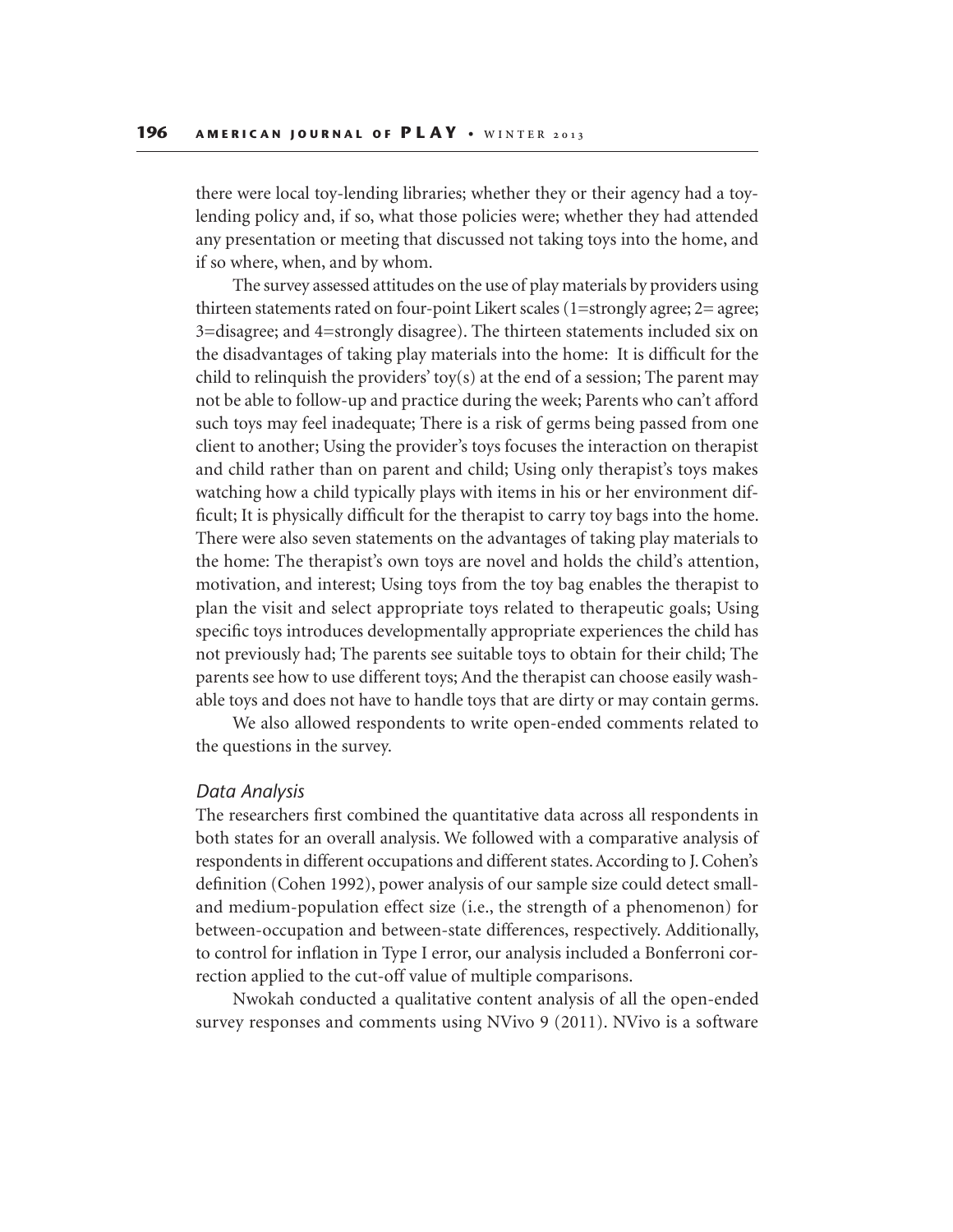program first developed in 1999 that organizes and analyzes nonnumerical or unstructured data. The software user can identify trends and cross-examine information in several ways using the software's search engine and query functions. Nwokah examined all the comments by the providers and generated the nodes (subthemes) as they emerged from different topics raised by the providers. The nodes consisted of discrete groups or subthemes determined by immersion in the data through reading and rereading the text for conceptually similar information and sorting all the responses into a comprehensive list of key issues and concerns. If a respondent addressed several topics in his or her comments, we assigned different nodes. For example, given the comment "I give parents toys and books regularly. I model for them how they can buy used old toys and find great things to do with them," she coded the first sentence under the node "therapist gives toys and books" and the second under "demonstrate and teach how to use toys." Following node analysis, Nwokah read all comments again for accuracy of the original nodes. She excluded from the coding miscellaneous comments about cleanliness or where providers obtained play materials because these tended to repeat information already provided. A graduate research assistant read all the comments several times through and held two meetings with Nwokah to discuss the nodes that emerged from the text (Hill et al. 2005). Together, they discussed and refined the node descriptions and resolved any discrepancies (Baylor et al. 2011; Corcoran and Stewart 1998). They grouped the nodes into major overall themes. For the next phase, Nwokah combined nodes with similar elements that reflected the most frequent aspects of participants' opinions she judged meaningful (Glaser and Strauss 1967). A second graduate research assistant, blind to the Nwokah's coding, independently matched all nodes to the three major themes. Using Cohen's Kappa, interrater reliability was .78, which the two judged to be satisfactory even allowing for a few minor disagreements. They, for example, argued whether to count the provision of homemade materials as support for poverty or for types of play materials. They resolved such disagreements through discussion (in this case agreeing to count the materials as support for poverty).

# **Results**

*Providers' Demographic and Professional Backgrounds* Respondents reported their professional occupation and related information as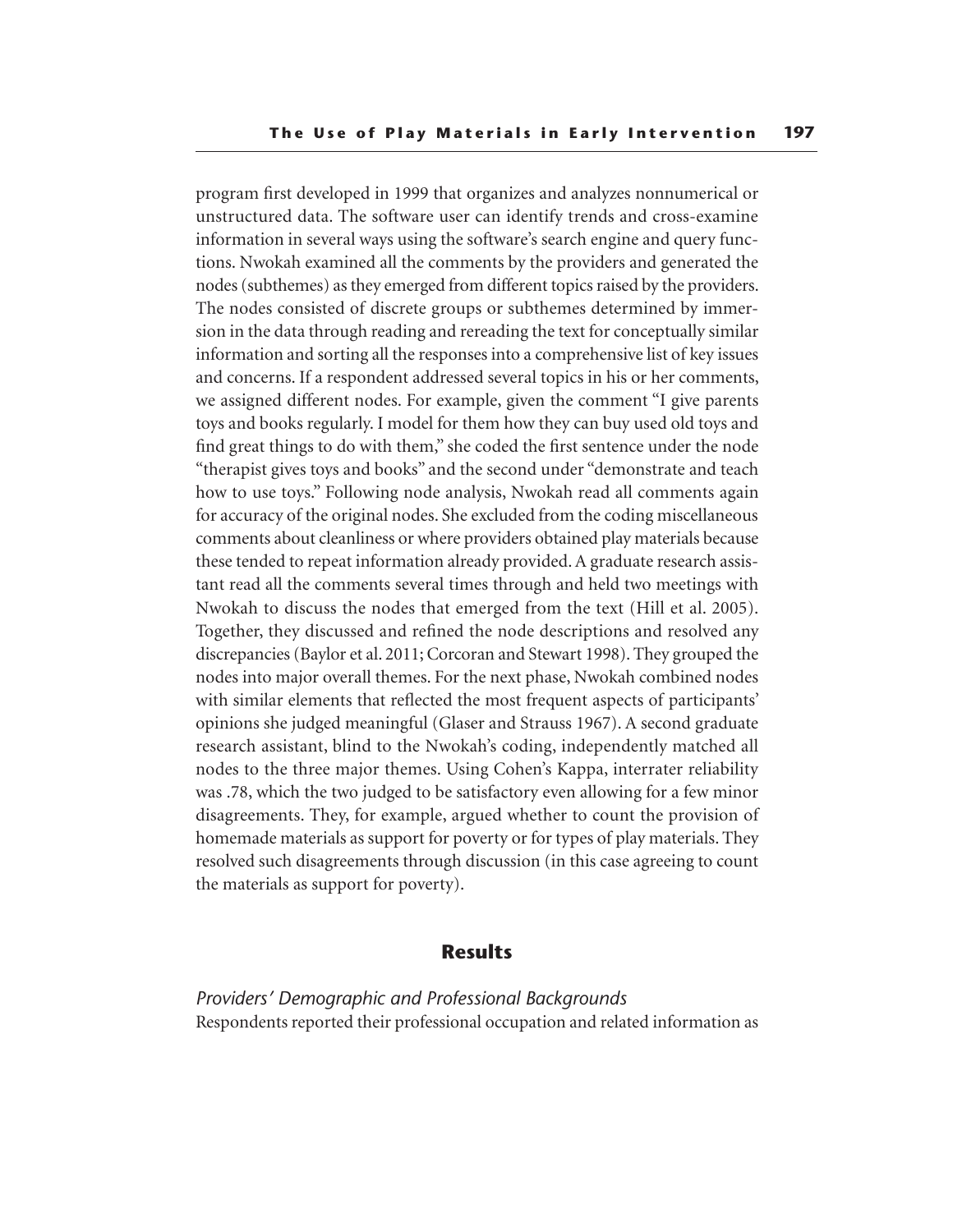shown in figure 1. The majority of respondents were females (96 percent; only twelve were males) and 73 percent of them had less than ten years of experience in early intervention. A relatively high percentage of providers in Indiana (60 percent) and Missouri (47 percent) had their own private practice. In contrast, very few of them (8 percent in Indiana and 18.5 percent in Missouri) worked for a private practice they did not own. Some provided services at different sites such as private practice and school or private practice and hospital. A comparison of providers in the two states revealed similarities and differences in some aspects of their professional backgrounds. For example, the providers in Indiana (*M* = 8.73,  $SD = 6.21$ ) and Missouri ( $M = 8.51$ ,  $SD = 6.39$ ) were similar in the number of years of their work experience. But, providers in Missouri (72.3 percent) were more likely to have a graduate degree than were providers in Indiana (56.8 percent),  $\chi^2(1, N = 317) = 8.22, p < .003$ .

Across both states, speech-language pathologists (99 percent) were more likely to have a graduate degree than DTs (54 percent), OTs (29 percent) or PTs (61%),  $\chi^2$  (3, *N* = 317) = 92.46, *p* < .001. The providers of all four disciplines  $(DT: M = 11.84, SD = 8.8; OT: M = 10.69, SD = 8.0; PT: M = 12.16, SD = 6.9;$ SLP: *M* = 12.23; *SD* = 8.28) in the two states (Missouri: *M* =11.86, *SD* = 9.03; Indiana:  $M = 11.87$ ,  $SD = 7.21$ ) had similar case loads of children under the age of three. Although individual case loads varied, there was no significant difference in the total number of visits per week in each state (Indiana:  $M = 14.06$ , *SD* = 7.21; Missouri: *M* = 13.31, *SD* = 9.09) to provide services for the children served. The mean number of total visits per week for children under the age of three was also similar between disciplines (DT: *M* = 12.97, *SD*= 7.99; OT: *M* = 12.56, *SD* = 9.52; PT: *M* = 15.77, *SD* = 12.02; SLP: *M* = 14.07, *SD* = 8.89).

## *Current Practices in the Use of Play Materials by Providers*

We asked providers if they had attended any workshops, presentations, or meetings that discussed not taking or reducing play materials taken into the home. Over half had attended such a workshop or training session ( $DT = 51.1$  percent,  $OT = 56.5$  percent,  $PT = 62.3$  percent, and  $SLP = 53.4$  percent). The majority of these training sessions had been provided (and required) by their state. Other places they reported obtaining such training included, for example, sensoryintegration workshops, speech and hearing sessions, and natural-environment seminars at conferences of the National Association for the Education of Young Children; at state conventions; at graduate school in deaf education; and during online training programs.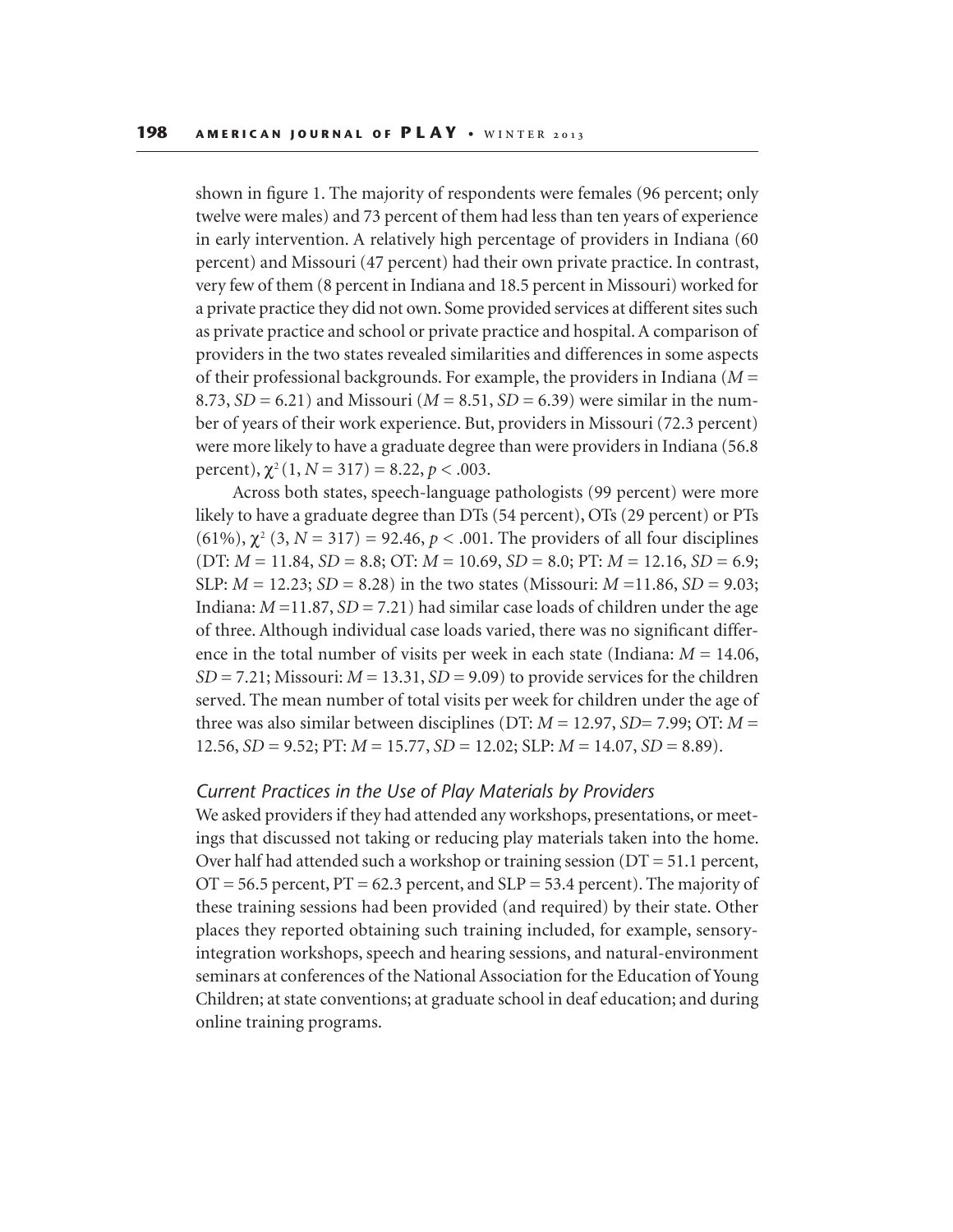|                                                                                                                                                                                                                          | E                        |                                           | 50                   |                         | E                       |                | <b>SLP</b>      |                    |     |
|--------------------------------------------------------------------------------------------------------------------------------------------------------------------------------------------------------------------------|--------------------------|-------------------------------------------|----------------------|-------------------------|-------------------------|----------------|-----------------|--------------------|-----|
|                                                                                                                                                                                                                          | $\Xi$                    | $\overline{M}$                            | $\mathsf{K}$         | $\overline{M}$          | $\Xi$                   | $\overline{M}$ | $\overline{z}$  | $\overline{M}$     |     |
| Variables                                                                                                                                                                                                                | M(SD)                    | M(SD)                                     | $M(SD)$ $M(SD)$      |                         | $M(SD)$ $M(SD)$         |                | $M(SD)$ $M(SD)$ |                    | z   |
| Education (master's)                                                                                                                                                                                                     | $26(43%)$ $26(43%)$      |                                           | 5 (18%) 14 (37%)     |                         | 21 (58%) 13 (65%)       |                |                 | 44 (100%) 54 (98%) | 317 |
| Gender (females)                                                                                                                                                                                                         | $62(100\%)$ 35 $(100\%)$ |                                           | 25 (89%) 37 (97%)    |                         | 30 (81%)                | 20 (100%)      |                 | 44 (98%) 55 (100%) | 320 |
| Work Experience (years)                                                                                                                                                                                                  | 7.4(5.2)                 | 8.0(6.1)                                  | 10.1 (7.7) 9.7 (7.0) |                         | 9.2(6.0)                | 9.0(6.1)       | 9.3(6.5)        | 7.8(6.3)           | 320 |
| Case load (ages 0-3)                                                                                                                                                                                                     |                          | $11.8(6.8)$ 11.8 (11.7)                   |                      | 10.5(7.6) 10.8(8.5)     | $11.7(6.4)$ 13.1 (8.0)  |                | 12.8(8.4)       | 11.8(8.2)          | 320 |
| Total visits (wkly)                                                                                                                                                                                                      |                          | $13.3(7.8)$ $12.3(8.4)$                   |                      | $12.4(8.6)$ 12.6 (10.2) | $16.2(13.6)$ 14.8 (8.0) |                | 14.3(8.6)       | 13.9(9.2)          | 296 |
| Total home visits (wkly)                                                                                                                                                                                                 | 10.5(6.0)                | 9.8(7.8)                                  | 10.3(7.4) 8.8(6.9)   |                         | $13.0(12.5)$ $9.7(5.7)$ |                | 11.5(7.5)       | 9.5(6.9)           | 296 |
| Notes. IN= Indiana, MO= Missouri; DT= developmental therapist, early-intervention specialist, special instructor; OT= occupational therapist; PT= physical therapist;<br>SLP = speech-language pathologist; wkly=weekly. |                          |                                           |                      |                         |                         |                |                 |                    |     |
| Figure 1. Providers'                                                                                                                                                                                                     |                          | demographics and work-related information |                      |                         |                         |                |                 |                    |     |

| i                    |
|----------------------|
|                      |
|                      |
|                      |
|                      |
|                      |
|                      |
|                      |
|                      |
|                      |
|                      |
| '<br>י<br>l          |
|                      |
| ı                    |
|                      |
|                      |
|                      |
|                      |
|                      |
| )<br>1               |
|                      |
| $\sim$ 10.100 $\sim$ |
|                      |
|                      |
| i                    |
|                      |
| ı                    |
|                      |
|                      |
|                      |
| is a cuid            |
|                      |
|                      |
|                      |
|                      |
|                      |
| くうくて                 |
|                      |
|                      |
|                      |
|                      |
|                      |
|                      |
|                      |
|                      |
|                      |
|                      |
|                      |
|                      |
|                      |
| ł                    |
|                      |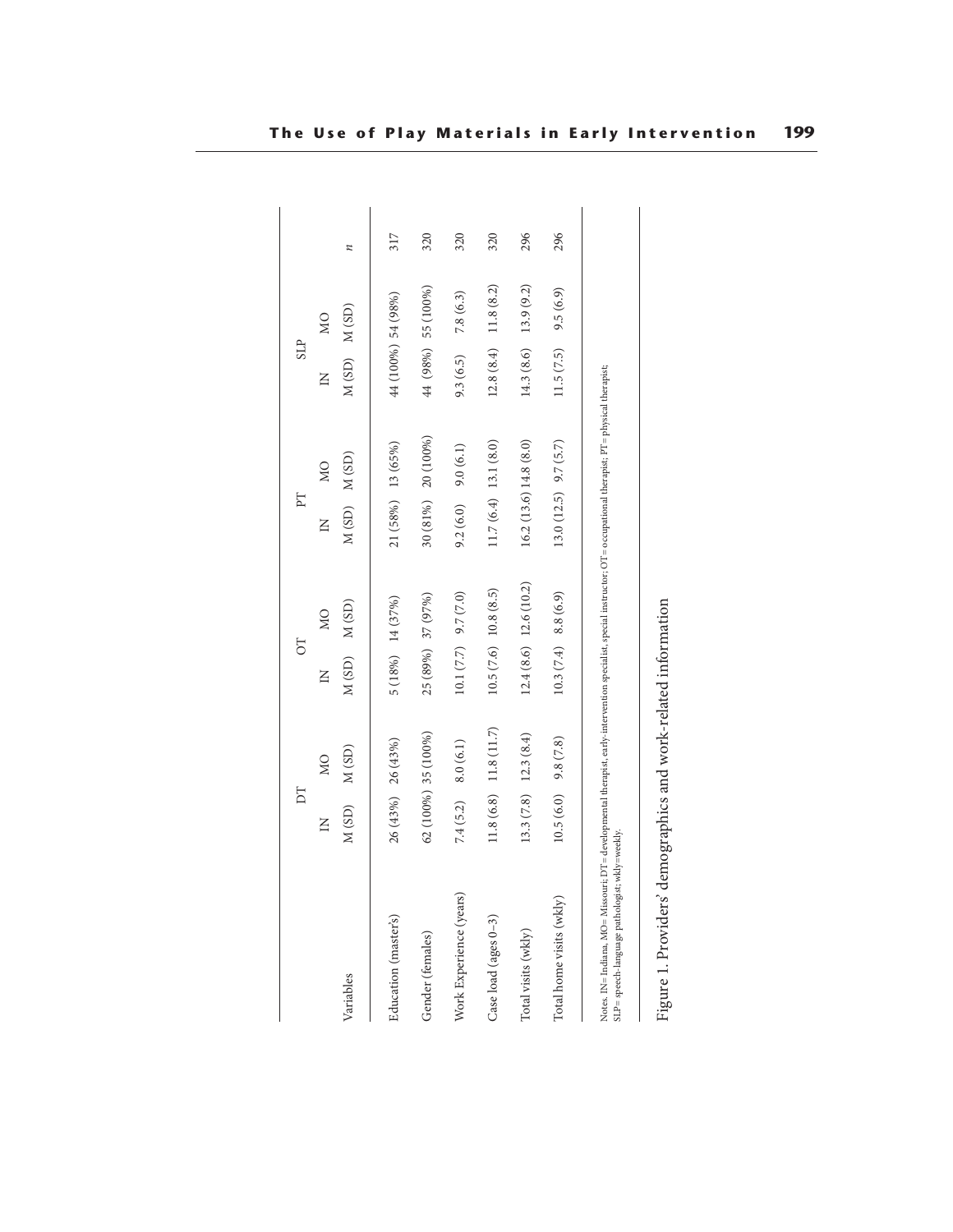When asked if they took some play materials on visits to the homes of some children, almost all providers replied in the affirmative even if they did not use them. There was no significant difference between Indiana (90.7 percent) and Missouri (90.6 percent) or between provider occupations (DT = 93 percent;  $OT = 94$  percent;  $PT = 89$  percent;  $SLP = 89$  percent). However, a significant difference was found between disciplines in percent of time providers used the materials they brought,  $\chi^2$  (9, *N* = 296) = 53.43, *p* < .001. Forty-two percent of PTs used their own materials less than 25 percent of the session time compared to the other disciplines ( $DT = 26$  percent,  $OT = 19$  percent,  $SLP = 15$  percent), whereas 43 percent of DTs and 37 percent of SLPs used the materials they took to the home more than 75 percent of the time compared to PTs (4 percent) and OTs (15 percent).

They also reported that they used toys and other items from the child's home during a session (Missouri = 98 percent, Indiana = 100 percent). There were no significant differences between the providers' use of outdoor play equipment (85 percent vs. 86 percent), children's games (55 percent vs. 46 percent), or kitchen items (68 percent vs. 61 percent). Although there was no difference in disciplines between the number of providers who reported using the child's toys ( $DT = 95.7$  percent,  $OT = 100$  percent,  $PT = 98.1$  percent, and  $SLP = 98.9$ percent), games ( $DT = 43$  percent,  $OT = 50$  percent,  $PT = 45.3$  percent, and SLP  $= 60.2$  percent), and outdoor play equipment (DT = 81.7 percent, OT = 91.9 percent,  $PT = 90.6$  percent, and  $SLP = 80.7$  percent), OTs (83.9 percent) were significantly more likely to use items from the kitchen than SLPs (67 percent), DTs (59.1 percent), or PTs (47.2 percent),  $\chi^2$  (3, *N* = 296) = 18.54, *p* < .001. Figure 2 lists all the play materials providers reportedly used, in addition to toys, games, kitchen items, and outdoor equipment.

Providers obtained their play materials from many sources, including their own children who had outgrown their playthings. The same proved true for providers across disciplines. Over 72 percent purchased toys from garage sales. More than 50 percent used donated toys, and more than 18 percent obtained toys on eBay. Family and friends also gave them toys to donate to the families they served. DTs (48 percent) were more likely than SLPs (30 percent), OTs (29 percent), or PTs (25 percent) to obtain their toys from relatives,  $\chi^2$  (3,  $N = 306$ ) = 12.55,  $p < .01$ .

## *Providers' Attitudes to Play Materials and Correlates*

Positive and negative attitudes towards using a provider's play materials or a child's home play materials were not significantly related to discipline, state,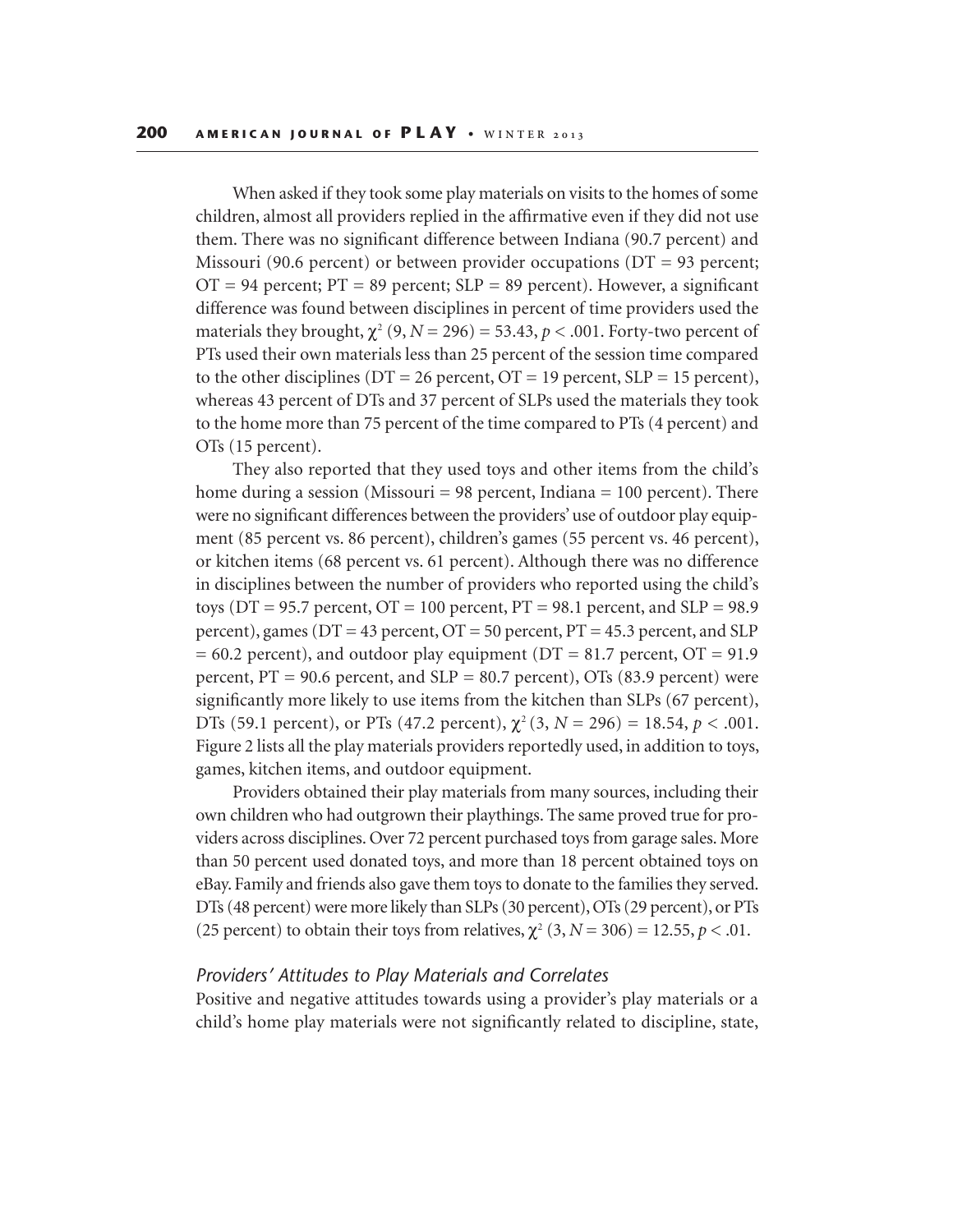Animate: bugs, pets, animals, horses, barn animals

Bulk: TV, furniture, steps, trampoline, drawers, radio, stairs, stools, child's bed, couch cushions, crate

Cleaning implements: broom, vacuum, mop, liquid soap, bar soap

Clothes: socks, dress-up clothes

Craft and emergent literacy supplies: books, crayons, drawing boards, paper, flash cards, markers,

finger paints, glue, scissors, art supplies

Family: siblings, parent's body

Flora: flowers, plants

Food: walnuts, cookies, making recipes, dry rice

Household: boxes, toilet paper rolls, feeding utensils, cups, cans, pop cans, coolers, squirt bottle,

mirrors, water bottle, empty cartons, food wrappers, brushes, combs, spoons, band-aids,

toothbrushes, shaving cream, ice cubes, cotton balls, clothes basket, diapers

Linen: towel (for peekaboo), pillows, blankets, washcloth

Outdoors: ramp, gravel, grass, sideways and sidewalk cracks, curbs, rocks, water hose, mud puddles, surface changes (e.g. rock to grass), park, pool, car, truck, bike paths, swings

Toys: chewy toys, teething toys, balls, electronic learning toys, sit n' spin, puzzles, play figurines,

basketball, manipulatives, Play-doh, stuffed animals, toy kitchen sets, train sets, puppets,

tricycles, riding toys

Other items: movies, family photos, photo albums, CD player, musical instruments

Figure 2. Play materials used in early intervention (in addition to toys, games, kitchen items, and outdoor-play equipment)

education, years of experience, case-load size, or mean number of visits per week. However, a significant inverse correlation was found between positive and negative attitudes for all disciplines ( $DTs = -.28$ ,  $PTs = -.44$ ,  $SLPs = -.43$ ;  $p's < .01$ ), except OTs ( $r = -.24$ , ns). Overall, providers from all four disciplines saw more advantages than disadvantages to bringing some provider toys and materials (positive, *M* = 3.23-3.43, *SD=* .47-.53, negative, *M* = 2.24-2.43, *SD=* .47-.57); Wilks'  $\Lambda$  = .411,  $F(1, 290) = 416.15$ , p<.001, partial  $\eta^2$  = .59.

Providers' reported time spent using their own toys and materials related significantly to their attitudes concerning the use of provider taking materials to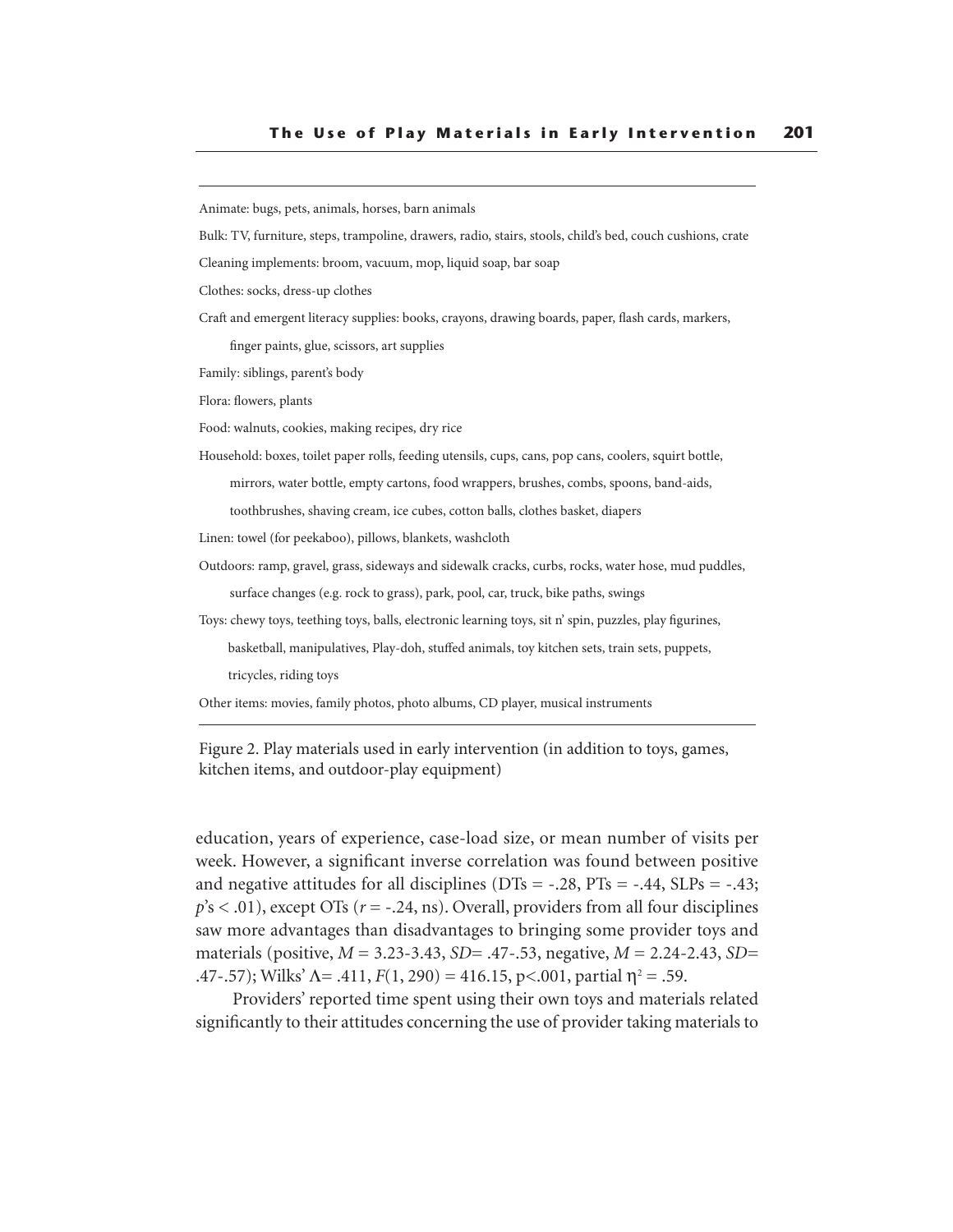the home, Wilks'  $\Lambda = .715$ ,  $F(6, 578) = 17.6$ ,  $p < .001$ , partial  $\eta^2 = .155$ . Providers who reported using their own play materials for a larger portion of the sessions more strongly supported the positive aspects of using provider-supplied materials,  $F(3, 290) = 20.62$ ,  $p< .001$ , partial  $\eta^2 = .18$ . By contrast, providers who most strongly agreed to the negative aspects of using their own materials reported spending the least time in sessions engaging with what they brought with them,  $F(3, 290) = 24.92$ , p<.001, partial  $\eta^2 = .21$ . The opposite was also true: as providers reported spending more time in using their own play materials, they more avidly supported positive than negative attitudes about such practices, Wilks'  $\Lambda$ = .721, *F*(3, 290) = 37.37, *p*<.001, partial  $\eta$ <sup>2</sup> = .28.

## *Donating and Lending Toys to Families*

The majority of providers from all four disciplines reported that they lent (63 percent to 78 percent) and gave (78 percent to 88 percent) toys to families (see figure 3). Some providers had a toy-lending policy if they were in private practice or their agency had a toy-lending policy. About a third of the families they served had a toy-lending library nearby.

Finally, providers' toy-lending practices were related to their attitudes

| Survey item                                                                                                 | Response choices | $n$ (%)     |
|-------------------------------------------------------------------------------------------------------------|------------------|-------------|
| Professional lends toys to families                                                                         | Yes, sometimes   | 50 (17.1%)  |
| Professional gives toys to needy families<br>Toy-lending policy<br>Toy-lending library near families served | Yes, often       | 159 (54.3%) |
|                                                                                                             | No               | 84 (28.7%)  |
|                                                                                                             | Yes, sometimes   | 63 (21.5%)  |
|                                                                                                             | Yes, often       | 179 (61.1%) |
|                                                                                                             | N <sub>0</sub>   | 51 (17.4%)  |
|                                                                                                             | Yes              | 37 (12.6%)  |
|                                                                                                             | No               | 257 (87.4%) |
|                                                                                                             | Yes              | 98 (35.8%)  |
|                                                                                                             | No               | 176 (64.2%) |

Figure 3. Supporting the use of toys by families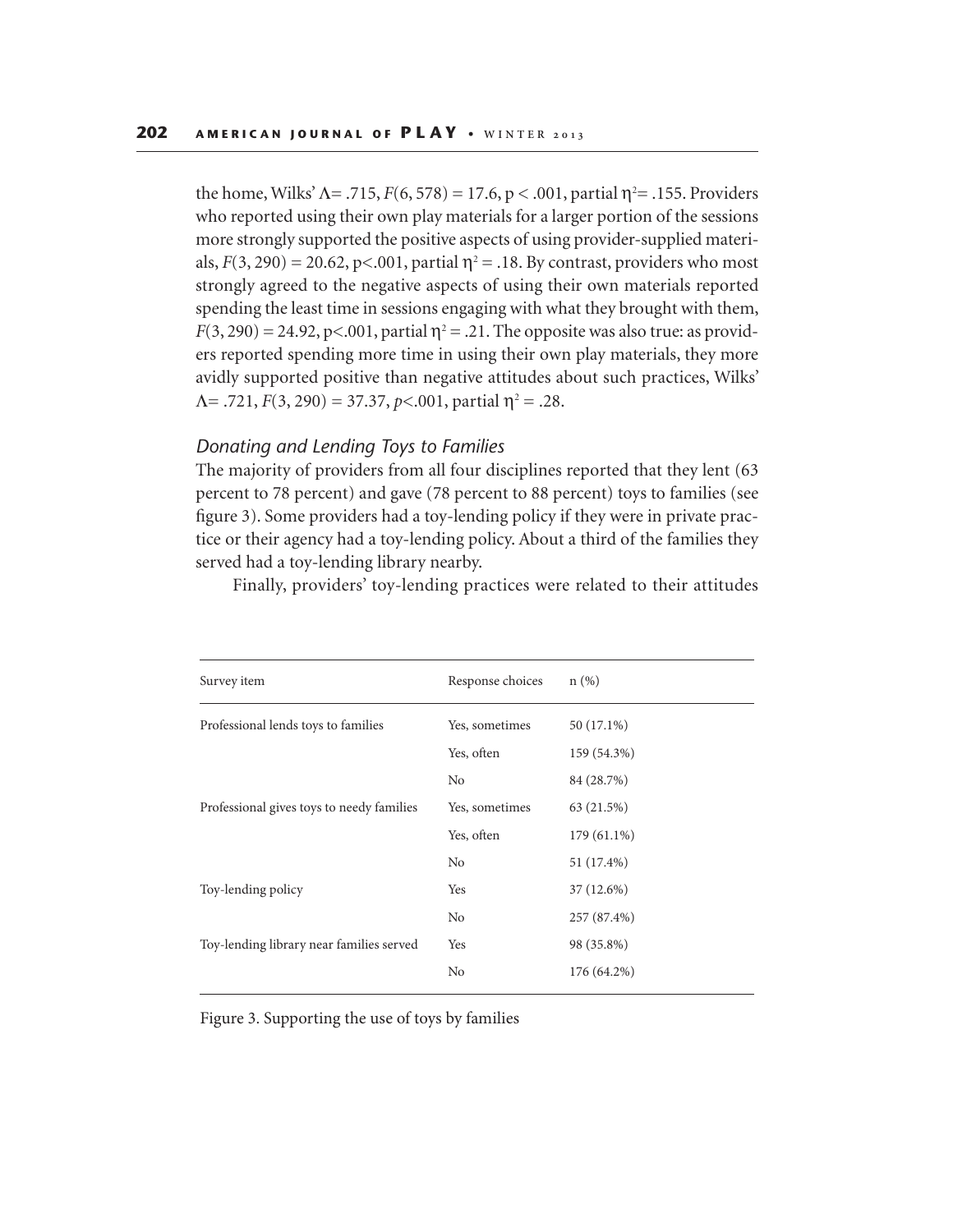regarding the use of provider materials in the home, Wilks' Λ= .968, *F*(2, 288)  $= 4.82, p<.01$ , partial  $\eta^2 = .03$ . Specifically, follow-up tests revealed that providers who did not lend toys were more likely to support the disadvantages of using their own toys,  $F(1, 289) = 0.32$ ,  $p<0.1$ , partial  $\eta^2 = 0.03$ . As the effect size (the strength of phenomenon) was extremely small, the relationship between attitudes and toy-lending practices could only be regarded as a trend with limited generalization. No difference existed in attitudes among providers who did or did not donate toys to families. The majority of providers said there was no toy-lending policy in their practice or workplace (Indiana = 89.9 percent and Missouri = 84.4 percent) and less than half of the providers (Indiana = 29.5 percent and Missouri = 42.2 percent) indicated that a toy-lending library existed near the families. There was no significant difference between disciplines on their knowledge of the existence of such policy or facilities.

## *Provider Comments on the Use of Play Materials*

On open-ended questions, 165 (52 percent) respondents offered written comments in and at the end of the survey. The list of comments ranged up to eight sentences in length, but most were less than three sentences. The major themes and subthemes emerging from all comments are presented in figure 4. Providers' comments revealed that they were most concerned about their effectiveness in individualized intervention with children. This included the option to take materials if needed; the impoverished environments of many children they served; the importance of supporting parent education; and the desire to do whatever they could to support the child's needs and goals. Three seem to emerge here poverty and therapist support, parent education, and play materials.

POVERTY AND THERAPIST SUPPORT. Many of the children served in both states came from poor homes, a worry for providers. Homes with limited resources often had toys that were broken or missing parts. As a physical therapist in Indiana noted, "I have been to some homes where there are no toys or there are no appropriate toys" (S.116). A speech-language pathologist in Indiana also noted, "Some children have very few toys in their home, or the toys are broken or are not age appropriate" (S. 36). Another difficulty was the lack of appropriate toys for a child's developmental age or toys adapted for his or her special needs. These included soft toys that were dirty or mechanical toys that were dangerous for younger children.

Most providers reported training using only play materials in the home and integrating developmental goals into a child's everyday learning activities.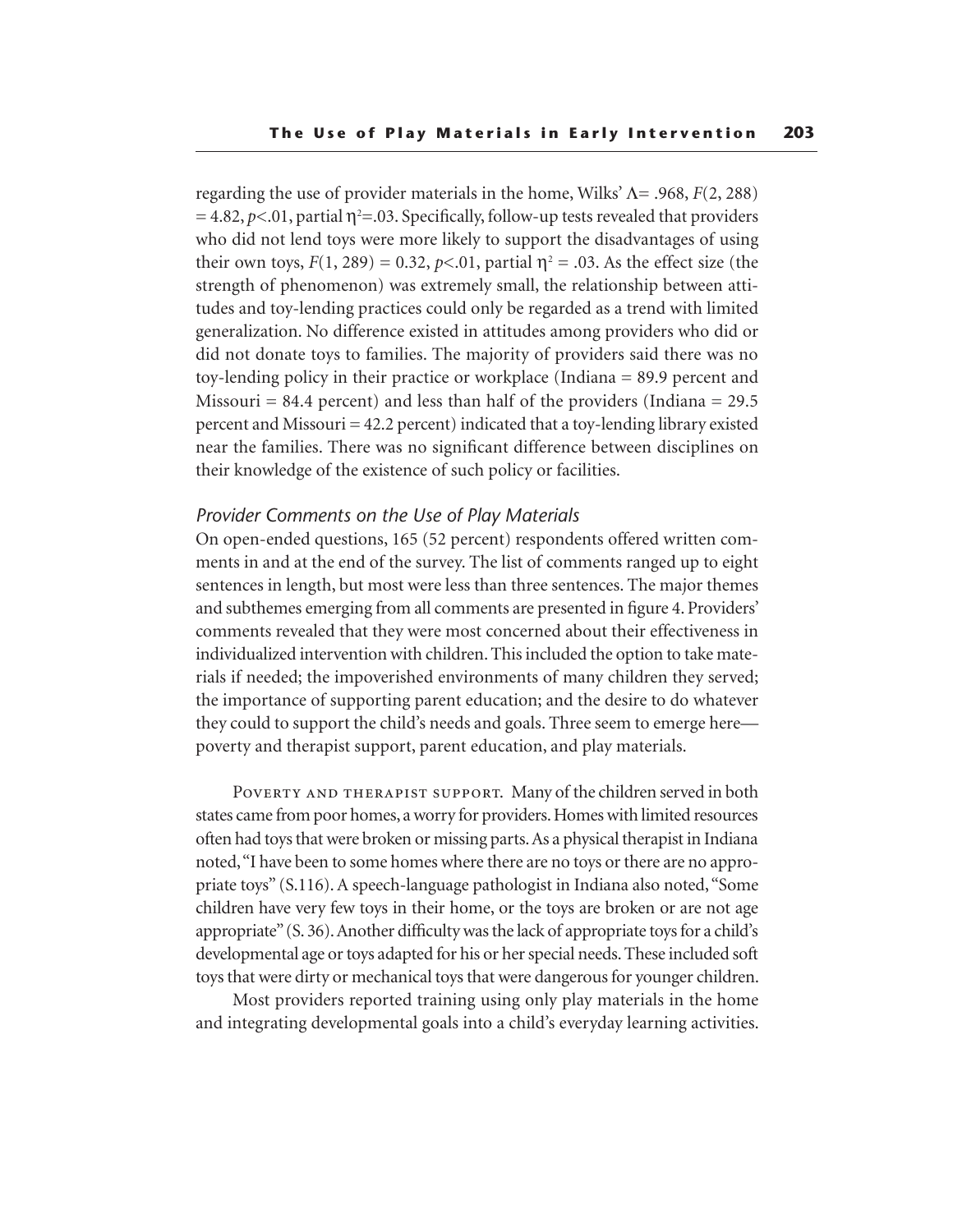| Themes              | Subthemes (nodes)                                        | References |
|---------------------|----------------------------------------------------------|------------|
| Poverty and related | No appropriate toys                                      | 23         |
| therapist support   | Family has no toys                                       | 22         |
|                     | Family has no money                                      | 6          |
|                     | Toys are broken, mising parts                            | 4          |
|                     | Therapist gives toys and books                           | 11         |
|                     | Therapist lends toys                                     | 13         |
|                     | Therapist finds sources for parents to obtain toys       | 2          |
| Play materials      | Use of child's toys                                      | 44         |
|                     | Types of play materials therapists bring (homemade etc.) | 44         |
|                     | Novel play materials hold attention                      | 30         |
|                     | Therapeutic play materials                               | 14         |
|                     | Trying out toys to know what child likes and needs       | 9          |
|                     | Play materials differ based on individual needs          | 8          |
|                     | Specific toys needed for evaluations                     | 6          |
|                     | Play materials allow for previsit planning               | 5          |
|                     | Cost of therapist play materials                         | 5          |
|                     | Many toys in some homes                                  | 4          |
| Parent education    | Demonstrate and teach how to use toys                    | 23         |
|                     | Show parents toys to purchase                            | 20         |
|                     | Parents included in play activities                      | 9          |
|                     | Teaching parents about play                              | 8          |
|                     |                                                          |            |

Figure 4. Provider comments: themes and subthemes

Although they did use household items to demonstrate how to adapt and use available materials, many providers said they felt obliged to help a child "be on an even playing field" with other children and that it was part of their responsibility to find what they needed to offer a child the experiences he or she lacked. Such comments seemed to reflect worry about the impact of poverty on child development. Two providers elaborated, saying they addressed this issue by finding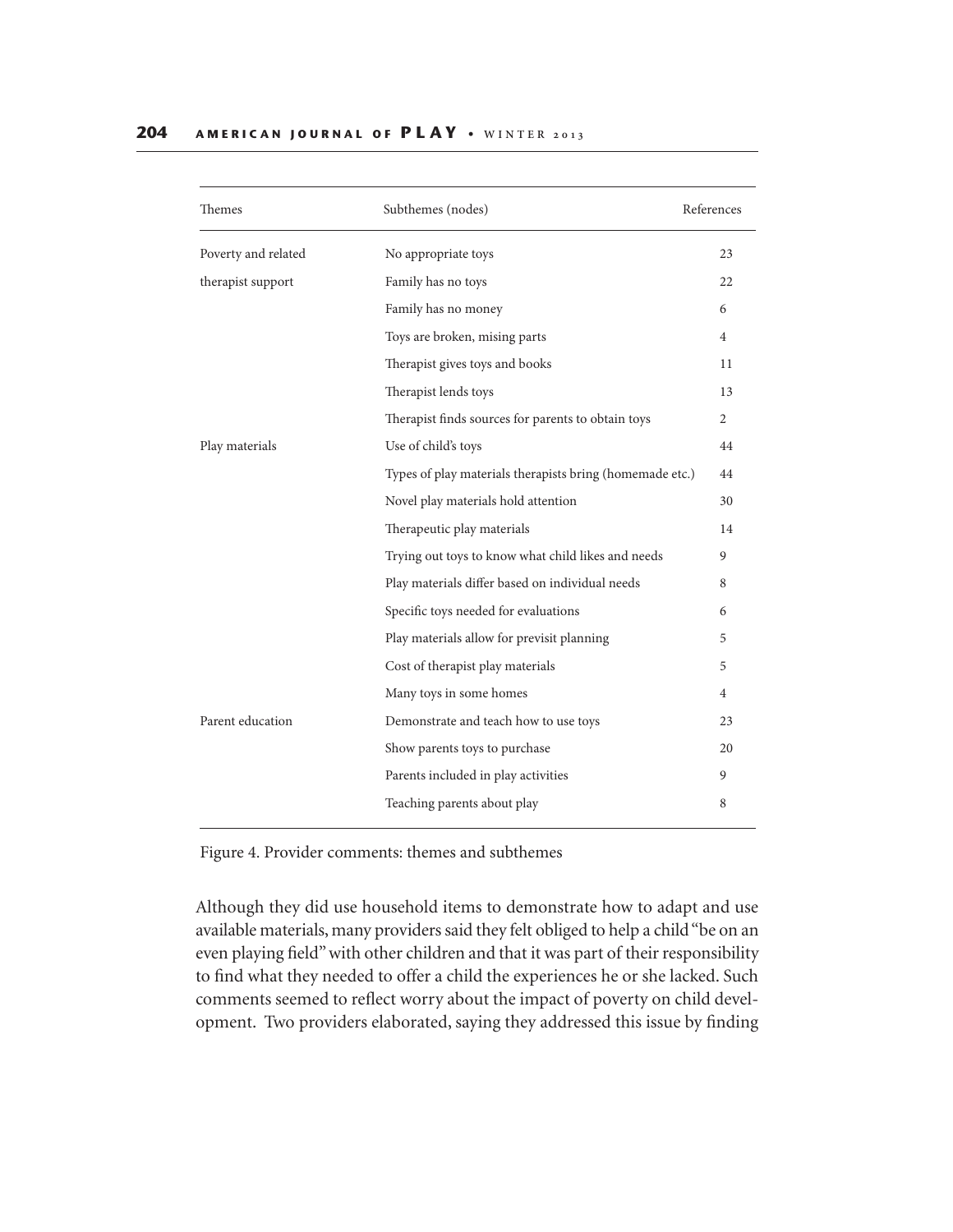resources for the parents to obtain toys at minimal or no cost. One occupational therapist in Indiana wrote, "I often treat children in impoverished environments where frequently what I need is not available. When I find out what is needed or what works within these environments, I work with the parents and coordinators to get what is needed within the home" (S. 9). A developmental therapist in Indiana wrote, "We have been encouraged to use what is available in the home. I interpret that to mean if what you find does not meet the child's needs, then you have to work to see that it is provided somehow" (S. 7).

The providers met the challenge of working with children from toyless homes by giving play materials—or lending them—for various lengths of time. Most providers took play materials with them, and many often gave toys and other materials to the children they served. A developmental therapist in Indiana made an exception to her policy of not taking play materials for a child who had no toys. "I only take the toys to the one home. This mom can barely get food for the table. She has no books in her home other than what I have given her for her baby. She had no 'appropriate' toys. I consider providing her, not every visit but once or twice a month, with a toy that is appropriate and a way to play with her child as part of educating her on parenting" (S.12).

PARENT EDUCATION. Some providers worried that the children they served lacked an understanding of the value of play or even how to play. A speech-language pathologist in Indiana indicated that he tried to work with families so that "parents can see it isn't the kind of toy that can be used to facilitate communication but the manner in which it is used" (S. 56). The need for family involvement with play routines and play materials during a visit found strong voice in another speech-language pathologist in Indiana. "I require that my parents, even if I bring toys, participate in the session. If that is not for them, then I am not their therapist" (S. 128).

Providers would show parents that everyday objects can be used for play and that play materials do not have to be expensive. A developmental therapist in Indiana wrote, "Many of the toys I take, I have made out of household or very inexpensive items. This is what I help/encourage families to do" (S. 27). Providers explained that if they did bring toys, they often did so to demonstrate how to use the toy before a parent purchased it (or before they lent it to the family) and to show a parent how to adapt the toy for a child with special needs. An occupational therapist in Missouri who did take some toys to her sessions to provide a variety of play materials, described her rationale, "Very often I like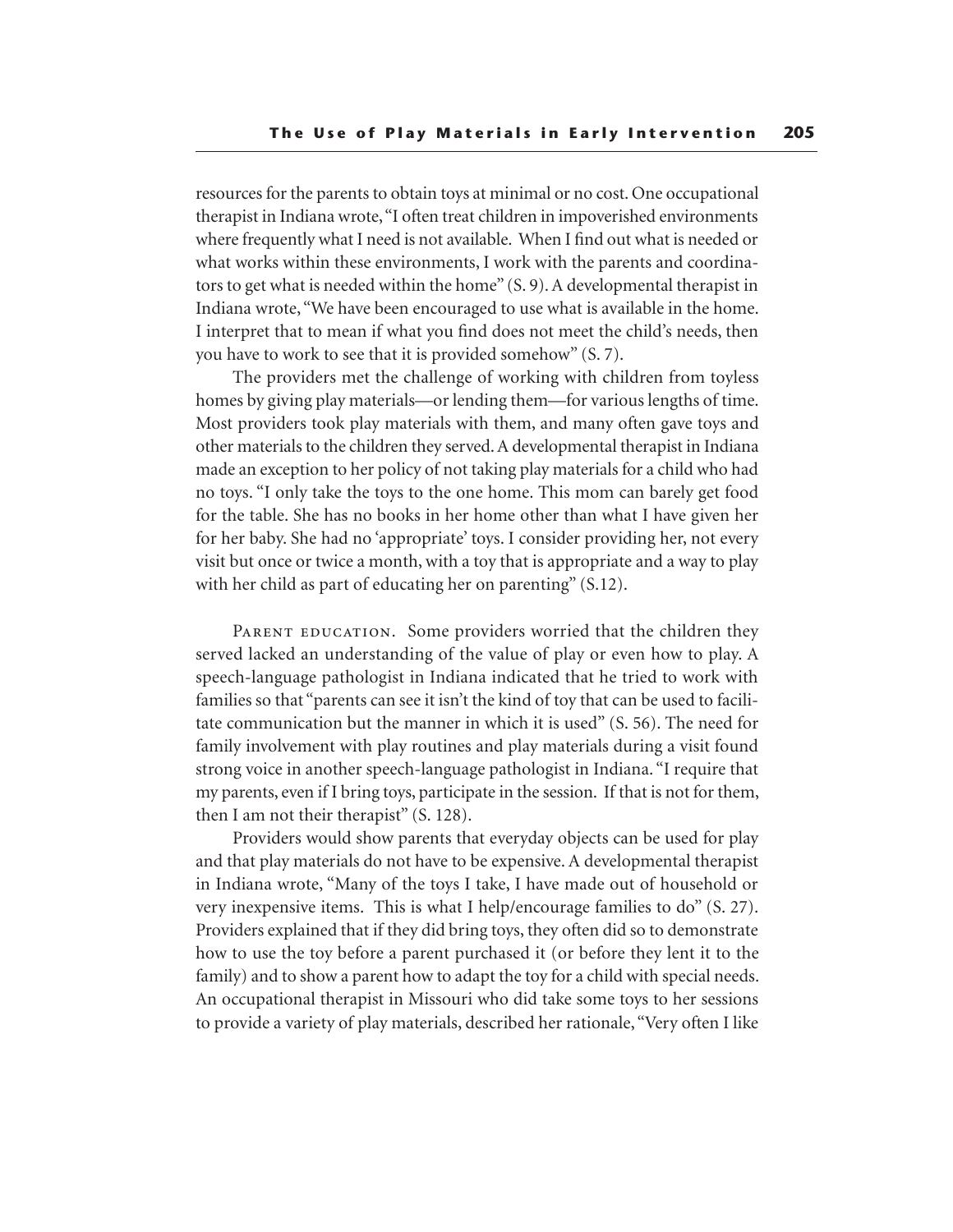to show parents how to make/adopt their own toys to mimic the toys I bring so they learn to generalize what I am teaching them as well" (S. 42).

PLAY MATERIALS USED. Providers described in detail the items they used during service delivery. Figure 2 shows all materials used by providers, which included a wide range of indoor and outdoor items and craft, emergent-literacy, and musical materials. Providers also held various opinions about taking toys with them to home visits. Many providers took very few play materials with them, like one developmental therapist in Missouri who said, "The only 'toys' I use are bubbles made from baby shampoo to get the child's attention if needed and one small board book that I wipe down with antibacterial wipes each time it is used. Beyond that, it just requires some ingenuity and creativity on the part of the therapist and communication with the parent" (S. 288). Most providers tried to use materials in the home whenever they could, as discussed by an occupational therapist in Indiana. "As an OT, especially, I use what I can in the home for sensory integration (i.e. office chair for spinning, pillows for proprio sandwiching, blankets to pull the child around on, laundry basket to rock the child) but this is not always a possibility as these things are not available in every home. As an OT, I feel it is my responsibility to provide the best therapy I can and sometimes that means, bringing in outside toys or equipment" (S. 115). This view was confirmed by an occupational therapist in Missouri. "In my practice it varies from child to child whether or not I take in toys. It also varies visit to visit. Sometimes it is more for the motivation factor rather than how the child plays with the toy as some kids get more excited with new toys. . . . I follow the parents' request if they want toys brought in or not" (S. 287). A developmental therapist in Indiana agreed:

I often bring in toys that are adapted to meet specific needs so that families can see how to adapt toys. I also utilize the toys and equipment that are available to the child in his environment and expand on the typical use of that toy or equipment. I demonstrate the more creative or novel uses of everyday equipment, and I often bring toys that are publicized on the TV or other places, so that parents and caregivers can actually see and play with it. We often play the game of "What would I change about this toy?" and then the discussion centers around how engaging the toy is, what else it can be used for, how annoying it might be on a long term basis . . . how good of a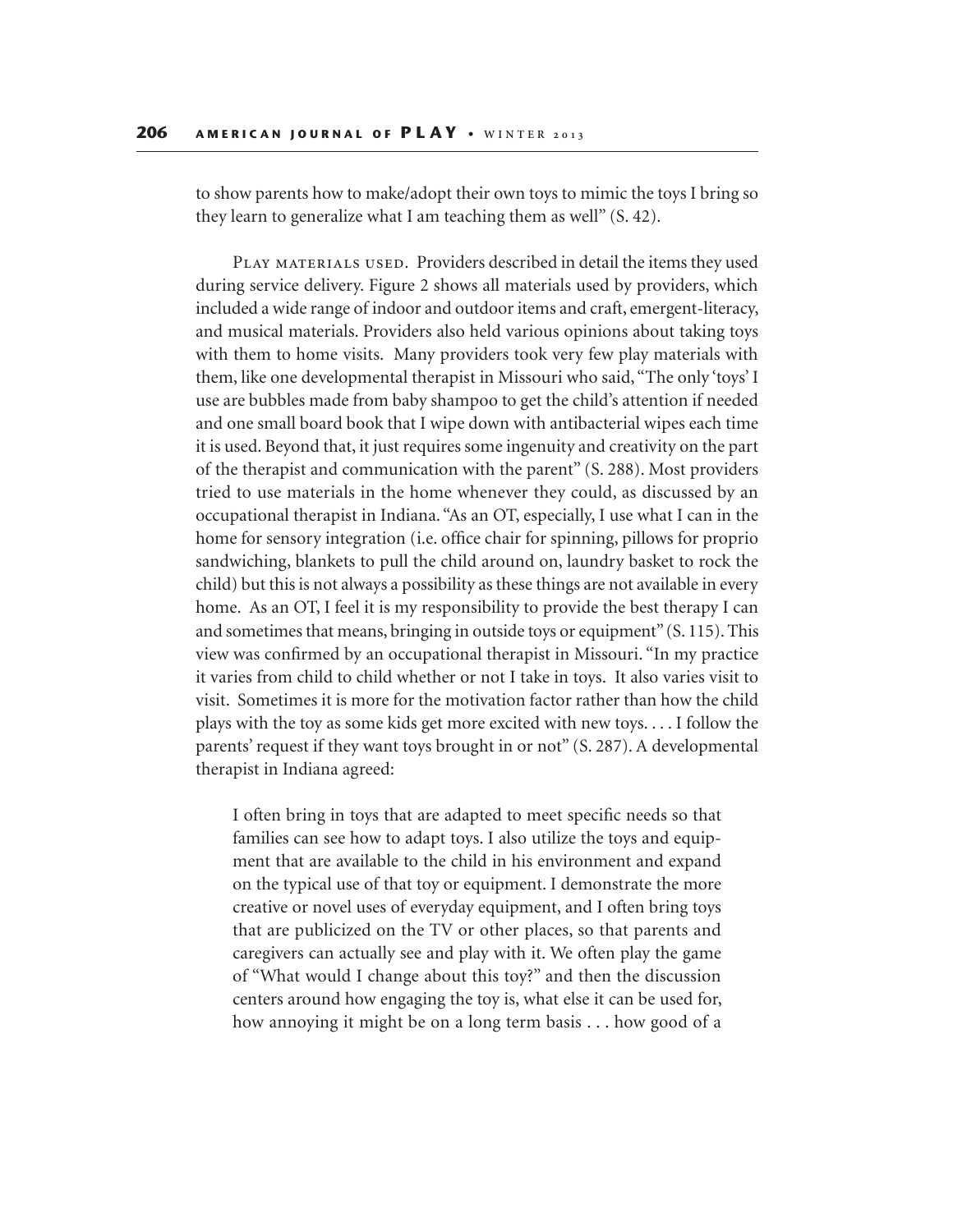value it presents, can other children in the family use it . . . those kinds of discussions help families determine how to use their toy budget wisely. (S. 45)

An Indiana physical therapist says , "I rarely use my own toys as I prefer to use the toys in the home. If I take a toy, I am prepared to leave it with the family for their use until my next session or for as long as it is appropriate" (S. 50). Several providers pointed out that the focus of their intervention was on the family and that the play materials served simply to support the child's developmental goals, as emphasized by a occupational therapist in Missouri. "The focus of the session is not on the toys, but on the child and family/care giver. The toy is used as a facilitator, a means to an end if you will. . . . The objective of the toy play can usually be accomplished with items available in the home" (S. 220).

Some providers justified bringing play materials into a home because of their novelty and their motivational potential. Many children with special needs such as autism have a short attention span and limited social skills. They are easily distracted by visual or auditory stimuli in their environment. Providers used such challenges as an argument for providing novel items to gain children's attention and increase their motivation for learning new language or motor skills. Some respondents argued that the therapy-specific materials they prepared for a session improved the quality of the intervention. They either designed these specifically to meet a child's current needs and goals, took them from standardized evaluation kits, or acquired some of the special toys commercially available. They might include printed pictures and symbols from software, a switch-activated toy, or oral-motor items. In some cases providers used their own materials for only the first few visits until they discovered what was available at a child's home. A physical therapist in Indiana explained the initial use of her own materials as having a motivational function. "I tend to use my toys when getting to know the child, in order to get their interest. I use my own less as the child becomes comfortable with me. I also point out to the parent/caregiver the features of the toys which make them appropriate for a given activity, and ask about what toys they have with those features. I encourage them to find those toys and have the parent return a demonstration with the child's own toys, if appropriate" (S. 99).

Some providers said they took their own items because doing so gave them the ability to plan ahead before reaching the home. As an occupational therapist in private practice in Indiana argued, "The biggest factor to bringing items to treatment sessions is the ability to plan ahead" (S. 37). Siblings often limited the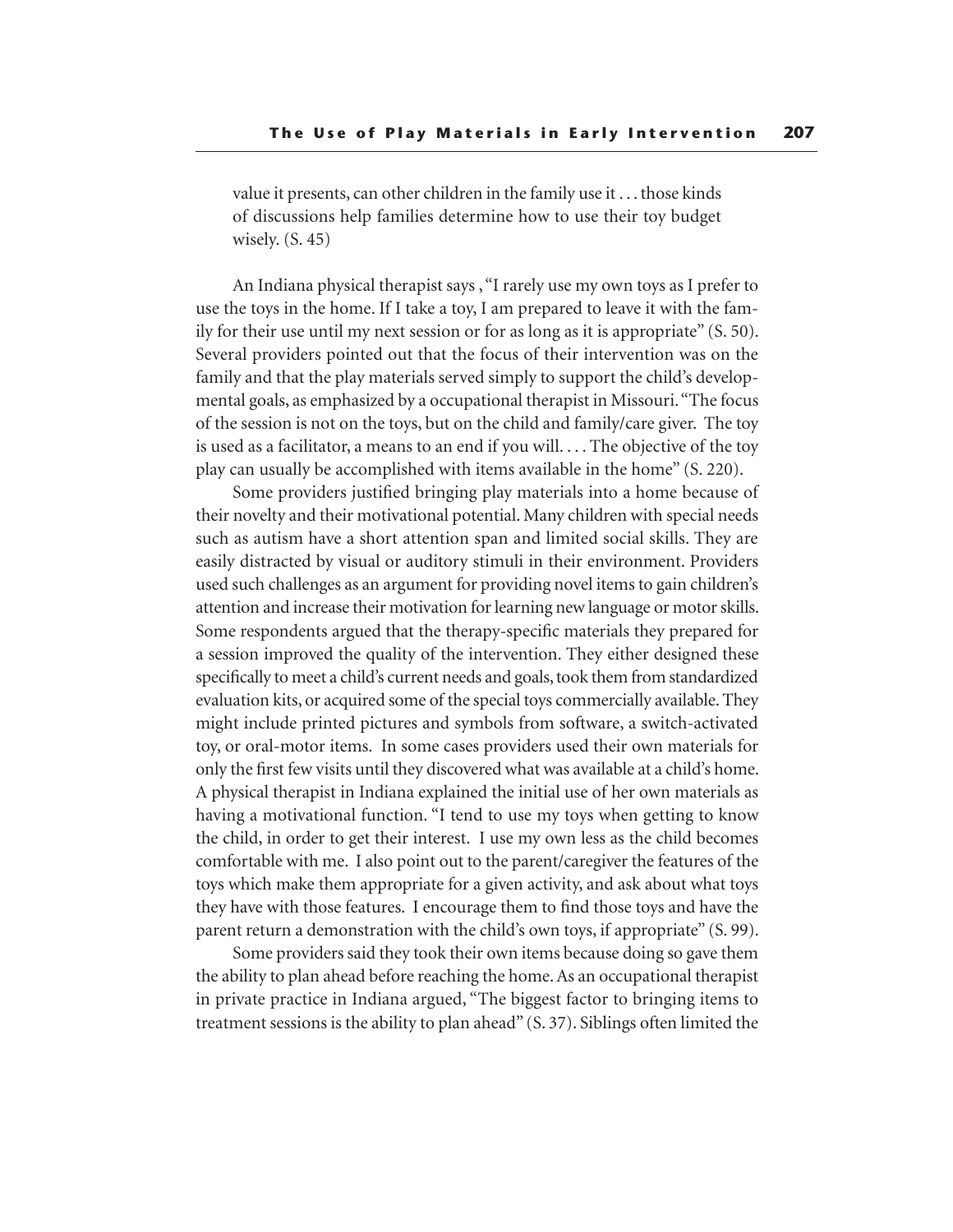providers' abilities to focus on parents and the child with special needs, so several providers brought toys to occupy the other kids. One occupational therapist in Missouri mentioned, "I always bring a 'sibling' toy just for them to include them and keep them busy" (S. 318).

 These comments show that the providers' attitudes about the use of their own materials may be affected by the barriers they perceive to such use, which include the lack of reasonable substitutes within the environment, the families' expectations of the provider as a "teacher with tools," and the desire to use any and everything necessary to provide individualized services.

# **Discussion**

Play is integral to early intervention. In response to the federal mandate to embed therapy in natural environments, the therapists' use of toys during earlyintervention home visits for impoverished children with developmental delay or special needs has generated much controversy. While the interpretation of natural-environment practice remains part of an ongoing discussion (Chai, Zhang, and Bisberg 2006), practices related to the integration of early-intervention principles into family routines differ radically in various communities and regions (Gulranick 2005; Pletcher 2011). Clearly we are shifting the way we train early-intervention providers and moving them toward an approach that no longer depends on the therapist as a teacher-visitor lugging along a "treatment kit" (NECTAC 2008; Nwokah 2009b). Today, we consider the best practices in early intervention to include enhancing the self-confidence and skills of parents in their abilities to nurture and teach their own children. Our study explored how the attitudes and practices of early-intervention providers related to the play materials they used and to their concerns about play in therapeutic intervention and their clients' daily routines and lives.

## *The Material Culture of Play and the Challenges of Poverty*

Early-intervention therapists have one special worry related to impoverished families: the poor often do not buy toys (Gregg, Harkness, and Machin 1999). Impoverished youngsters with special needs often do not have the toys owned by average American children. Not infrequently, these youngsters have parents with disabilities, addictions, or limited educations, each of which may lead to inadequate parenting.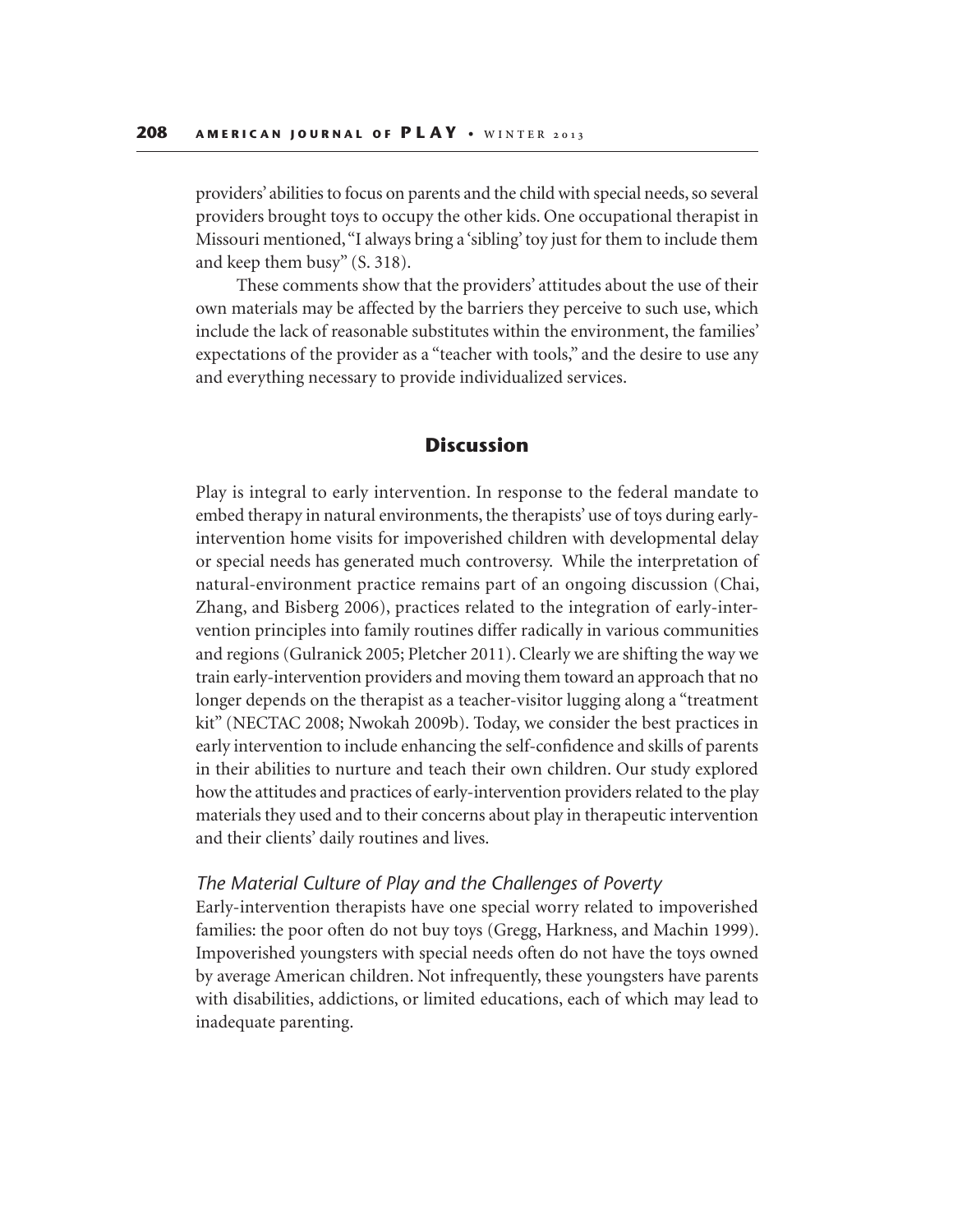Results from our study showed that more than 80 percent of providers gave toys to families in need. They cited poverty as a major rationale for taking play materials into the home. They considered helping provide toys to families a way to compensate for what they perceived as the children's lack of experiences needed to prepare them for school. This view mirrors a more general social concern in the United States about children having no toys, a worry that led several nonprofit organizations to support programs like Toys for Tots and Second Chance Toys.

Many of the early-intervention providers surveyed already follow our recommendations for the practice of therapy in natural environments for children living in poverty: Therapists need to get involved, help identify families in need, find play materials (e.g., pots, pans, and empty containers) currently available to the children of such families, support the parents in ways that maximize the beneficial use of toys in their play with their children, and help these families obtain the play objects they need (Rush and Sheldon 2011). There are many challenges for children living in poverty, however, some seem particularly overwhelming unsafe environments, limited household materials, and overcrowded space that prevent access to everyday play objects and environments (Milteer, Ginsburg and Mulligan 2012). Homes without toys and parents without nurturing skills have long-term, negative effects on children (Bradley et al. 1989). So, in addition to offering play materials to families in need, as recommended by many of those we surveyed, providers may need to offer parenting education as well.

## *Play Materials Used by Providers*

More than 50 percent of the providers in our study reported that they had received professional training and information from state agencies or professional associations on daily learning routines, including the use of materials available in a child's home. Nevertheless, almost all providers reported that they carry play materials into the various settings where they provide services even if they did not use them or rarely used them. Years of experience, discipline, and size of case load did not influence the likelihood or time spent using their own materials. Providers surveyed emphasized that they take not only toys but also household items, emergent-literacy materials (e.g., picture books), craft supplies, food items, and therapeutic adaptive materials such as special cups and spoons to their clients. Providers also reported that they often lend or give these materials to the families they serve. They tended to use whatever exists in a child's environment for therapy, including toys, household items, and outdoor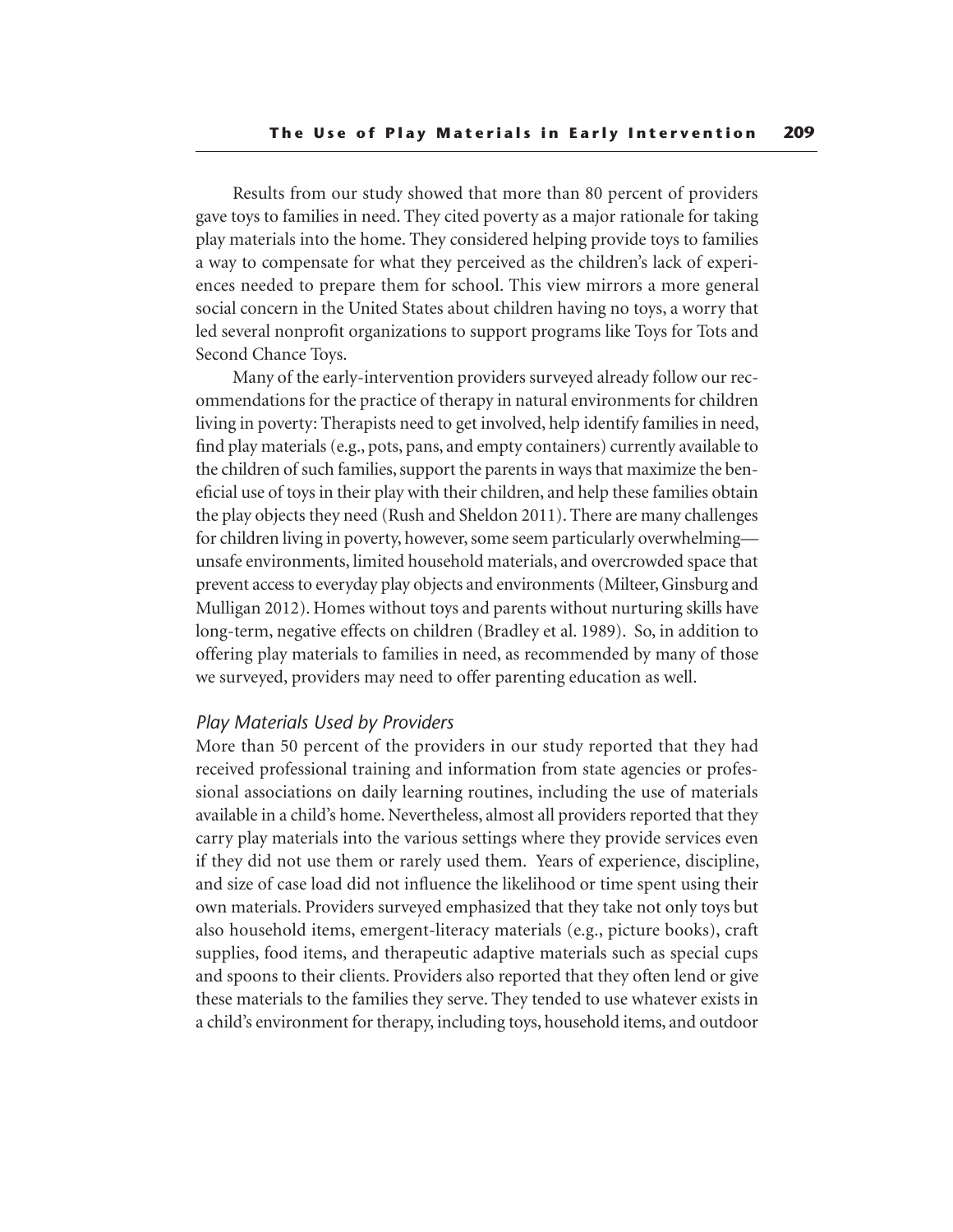equipment. Providers also used these materials in providing parent education and encouraging family interaction.

Although most providers supported the option to take materials to an impoverished home if needed, significantly different attitudes arose among different disciplines concerning the use of providers' materials and concerning the type of in-home materials they used. These differences may simply reflect the focus of a particular discipline, so this finding may not be very surprising. In any case, DTs and SLPs were more likely to use their own materials for significantly more time each session than OTs and PTs. This finding makes some sense because PTs focus on large motor skills, respiration, balance, and posture and OTs routinely use eating utensils and other items already in homes to encourage adaptive skills.

## *Parent Education and Play*

Some providers worried that many parents did not seem to appreciate the role of play in child development, nor did they seem to know how to play with their children, especially when it came to shared-object play and pretend play. Many parents living in poverty and those without much education do not understand the benefits of age-appropriate play for child development. Adolescent parents in particular may not know what is developmentally appropriate because they themselves never had role models to demonstrate positive and culturally appropriate play between a parent and child. Often parents give to their children toys to encourage the children to play independently (Sutton-Smith 1986). And parents of children with severe delay and disabilities such as visual impairment or physical limitations rarely know how to adapt toys and play materials for their youngsters. Providers in our study saw their role as promoting parent education through discussion and explanation, modeling parent practice, and involving the parent in the play of the child and therapist.

# **Limitations of the Study**

We acknowledge several major limitations in this study. One limitation involved recruiting participants. We limited the convenience sample in the study to two midwestern states. We made participation optional, so less than half the providers we contacted responded. If our study had included providers in states with a higher cost of living and more homelessness, they might have had even greater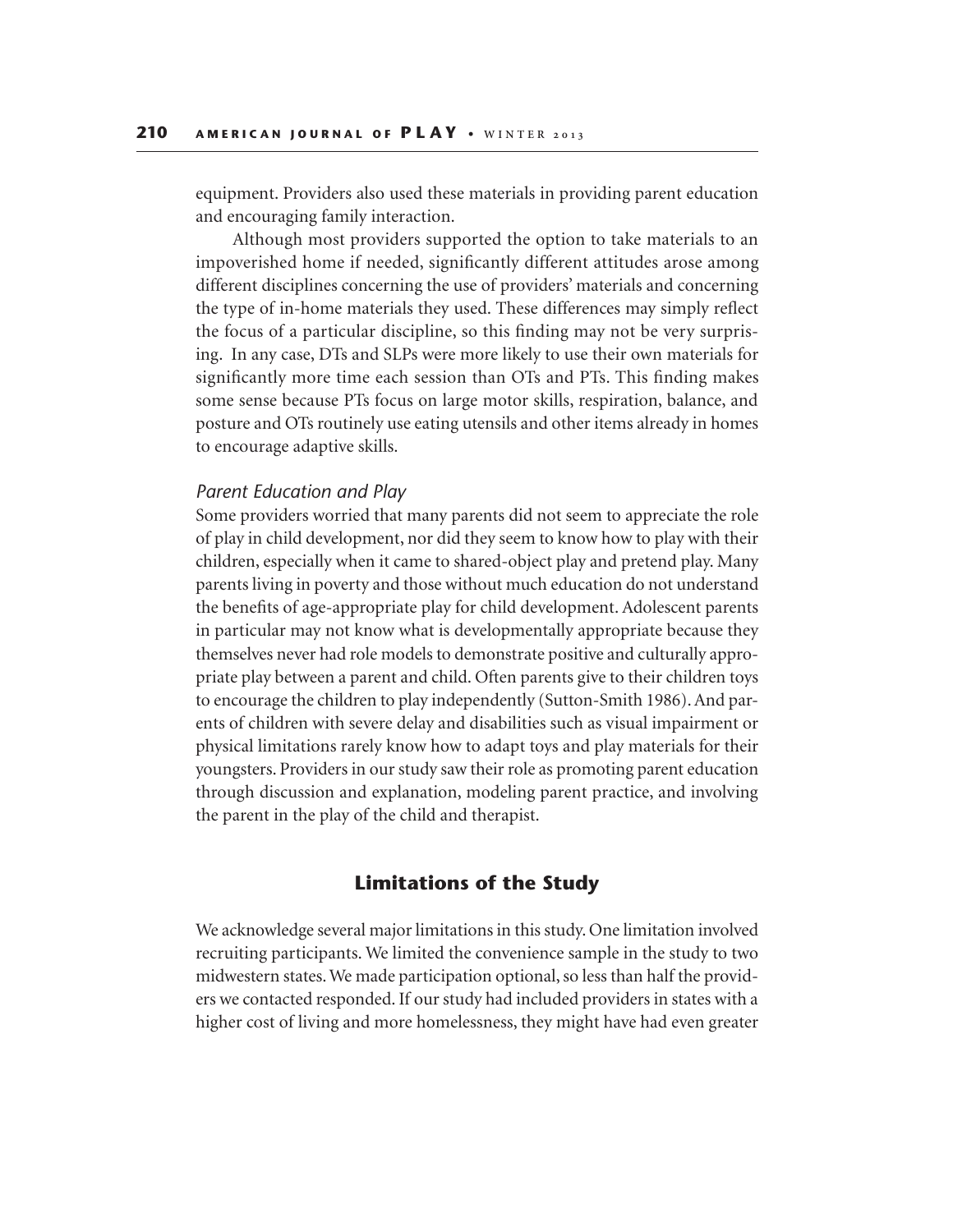concerns about poverty. Although the survey did not request information on participants' race or ethnicity, most providers in Indiana and Missouri were Caucasian. Interestingly, the providers did not raise the issue of multicultural or language differences as a challenge; they cited only poverty. Although the survey included the opportunity for comments, this method does not yield as much information as individual, face-to-face interviews. Also, we did not gather data from the families these providers serve, which would have told us more about the services they used. Finally, we chose the survey as a tool for gathering information. Direct observation during home visits would have rendered more precise information about the use of play materials and might have revealed differences in home visits to families of different social class and financial status.

# **Conclusions, Recommendations, and Future Directions**

Everyday routines and family activities frequently include play as part of earlychildhood experiences. We should not trivialize the use of play and of play materials by early-intervention professionals. It is endemic to their work with young children and families. We need detailed analyses on variations in current practices (such as the patterns of the "home-visit culture" that providers have created and to which families quickly adjust) and on the set of principles that inform their practices (Brorson 2005).

Of major importance to Part C of IDEA, early-intervention services for children with disabilities are based on the principle of best practices, which currently emphasizes embedding services in existing settings and using everyday routines and common materials. But even providers operating outside of Part C programs offer different opinions about providing materials: Is it a distraction? Does it fail to meet the goal of preparing parents to be advocates for their child and to provide all the child needs? (Golden, Hawkins, and Beardslee 2011). The recommendations we suggest here focus on expanding personnel training needs, on maximizing local resources, and on conducting additional research into poverty and play within the United States.

1. We urge the instructors of preprofessional and professional training to emphasize the importance of play and low-cost play materials and, especially, the challenges of working with families facing dire poverty. Professional training should involve learning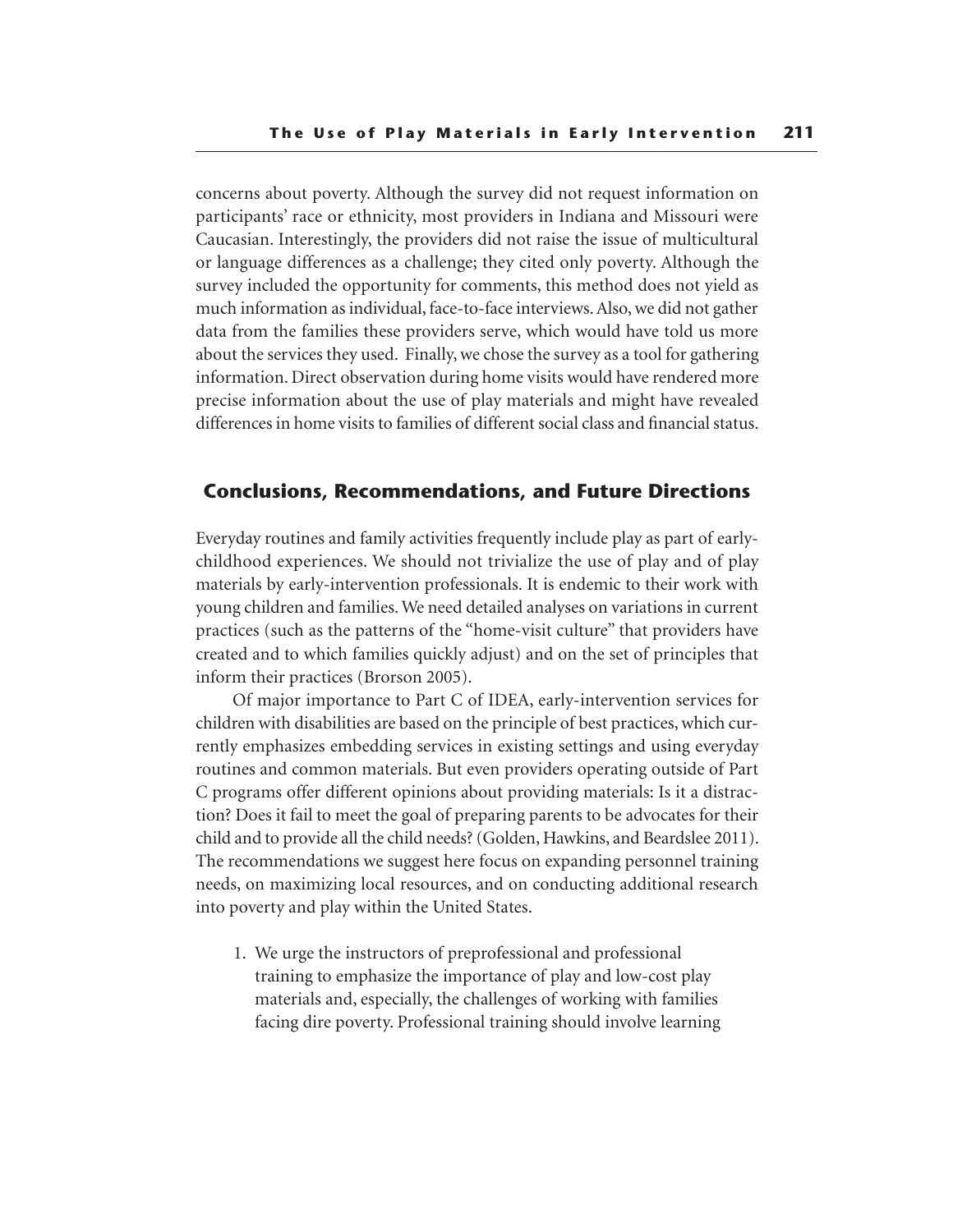to help families understand how even one toy can provide multiple opportunities for child development.

- 2. We recommend provider training encourage mental-health and sociocultural awareness related to poverty and play, including such issues as guilt, depression, embarrassment, mistrust, and fear of professionals. Sociocultural issues could include, for example, beliefs about the unacceptability of disposable household items as play materials and beliefs about the cultural inappropriateness of adult play with children.
- 3. We propose more research on the impact poverty has on play in the everyday experiences and routines of very young children in rural and urban settings. Questions remain concerning toddlers who lack exposure to commercial and educational toys, especially technologically sophisticated toys, and whether this lack places them at a disadvantage later in school and in life.
- 4. We suggest more research on enhancing parents' capacity for identifying strategies that best assist the family in supporting the child's play without frequent recourse to toys or play materials as "handouts," and more research on learning how to budget for inexpensive play materials.

In summary, the knowledge of play and the use of play materials by child, family, and provider reflect the beliefs, skills, and practices of early interventionists in their day-to-day professional lives. Play embedded in caring and responsive relationships proves critical to a child's healthy development, especially when a child is developmentally challenged. Yet, a lack of play materials and the negative impact such a lack can have on child development poses a real challenge for early-intervention providers. We need more research to address these concerns about the use of play materials by children in families living in poverty.

## **REFERENCES**

Avellar, Sarah, and Diane Paulsell. 2011. "Lessons Learned from the Home Visiting Effectiveness Review*.*" http://homvee.acf.hhs.gov/Lessons\_Learned.pdf.

Bartlett, Sheridan, and Alberto Minujin. 2009. "The Everyday Environments of Children's Poverty." *Children, Youth, and Environments* 19:1–11.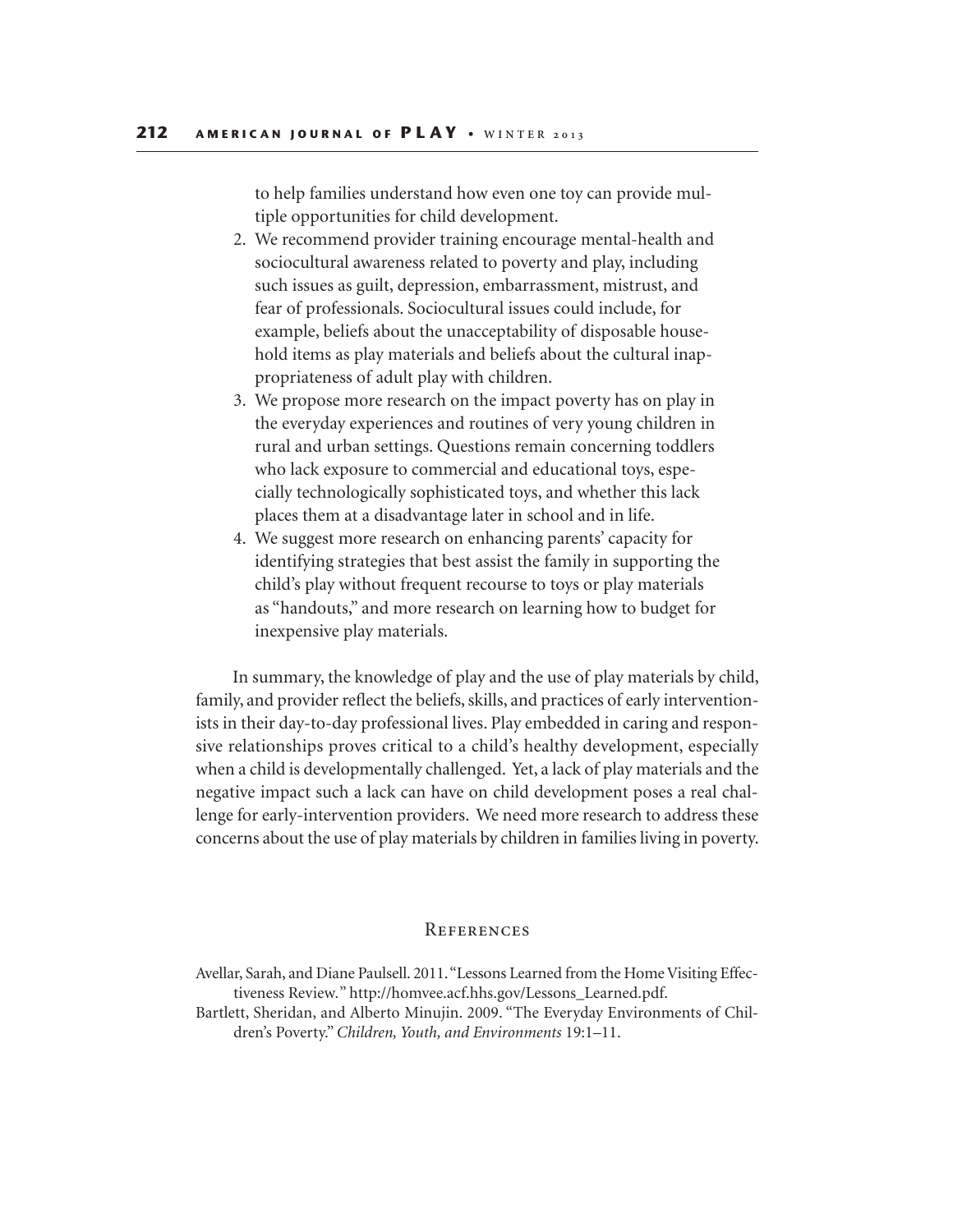- Baylor, Carolyn, Michael Burns, Tanya Eadie, Deanna Britton, and Kathryn Yorkston. 2011. "A Qualitative Study of Interference with Communicative Participation across Communication Disorders in Adults." *American Journal of Speech-Language Pathology* 20:269–87.
- Beeghly, Marjorie. 1993. "Parent-Infant Play as a Window on Infant Competence: An Organizational Approach to Assessment. In *Parent-Child Play: Descriptions and Implications* edited by Kevin MacDonald, 71–112.
- Bergen, Doris. 2012. "Play, Technology Toy Affordances, and Brain Development— Research Needs and Policy Issues." In *Play: A Polyphony of Research, Theories and Issues*, Play & Culture Studies, Vol.12, edited by Lynn E. Cohen and Sandra Waite-Stupiansky, 163–73.
- Bradley, Robert H., Bettye M. Caldwell, Stephen L. Rock, Craig T. Ramey, Kathryn E. Barnard, Carol Gray, Mary A. Hammond, Sandra Mitchell, Linda L. Siegel, Allen W. Gottfried, and Dale L. Johnson. 1989. "Home Environment and Cognitive Development in the First 3 Years of Life: A Collaborative Study Involving Six Sites and Three Ethnic Groups in North America." *Developmental Psychology* 25:217–35.
- Brault, Linda, and Fran Chasen, eds. 2001. *What's Best for Infants and Children?: San Diego County's Summarized Guide of Best Practice for Children with Disabilities and Other Special Needs in Early Childhood Settings.*
- Bricker, Diane D., and Juliann J. Woods Cripe. 1992. *An Activity-Based Approach to Early Intervention*.
- Bricker, Diane D., Kristie Pretti-Frontczak, and Natalya McComas. 1998. *An Activity-Based Approach to Early Intervention*, 2nd ed.
- Brookshaw, Sharon. 2009. "The Material Culture of Children and Childhood: Understanding Childhood Objects in the Museum Context." *Journal of Material Culture*  14:365–83*.*
- Brorson, Kent. 2005. "The Culture of a Home Visit in Early Intervention." *Journal of Early Childhood Research* 3:51−76.
- Brooks-Gunn, Jeanne, and Greg Duncan. 1997. "The Effects of Poverty on Children." *The Future of Children*: *Children & Poverty* 7:55–71.
- Brown, Fraser. 2012. "The Play Behaviours of Roma Children in Transylvania." *International Journal of Play* 1:64–74.
- Brown, Fraser, and Sophie Webb. 2005. "Children without Play." *Journal of Education* 35:139–58.
- Bruder, Mary Beth. 2000. "Family-Centered Early Intervention: Clarifying Our Values for the New Millennium." *Topics in Early Childhood Special Education* 20:105−15.
- Bundy, Anita C. 1997. "Play and Playfulness: What to Look For." In *Play in Occupational Therapy for Children,* edited by L. Diane Parham and Linda S. Fazio, 52–66.
- Burd-Sharps, Sarah, Kristen Lewis, and Eduardo Borges Martins. 2010. *Measure of America: American Human Development Report, 2008–2009*.
- Campbell, Philippa H., and L. Brook Sawyer. 2007. "Supporting Learning Opportunities in Natural Settings through Participation-Based Services." *Journal of Early Intervention* 29:287−305.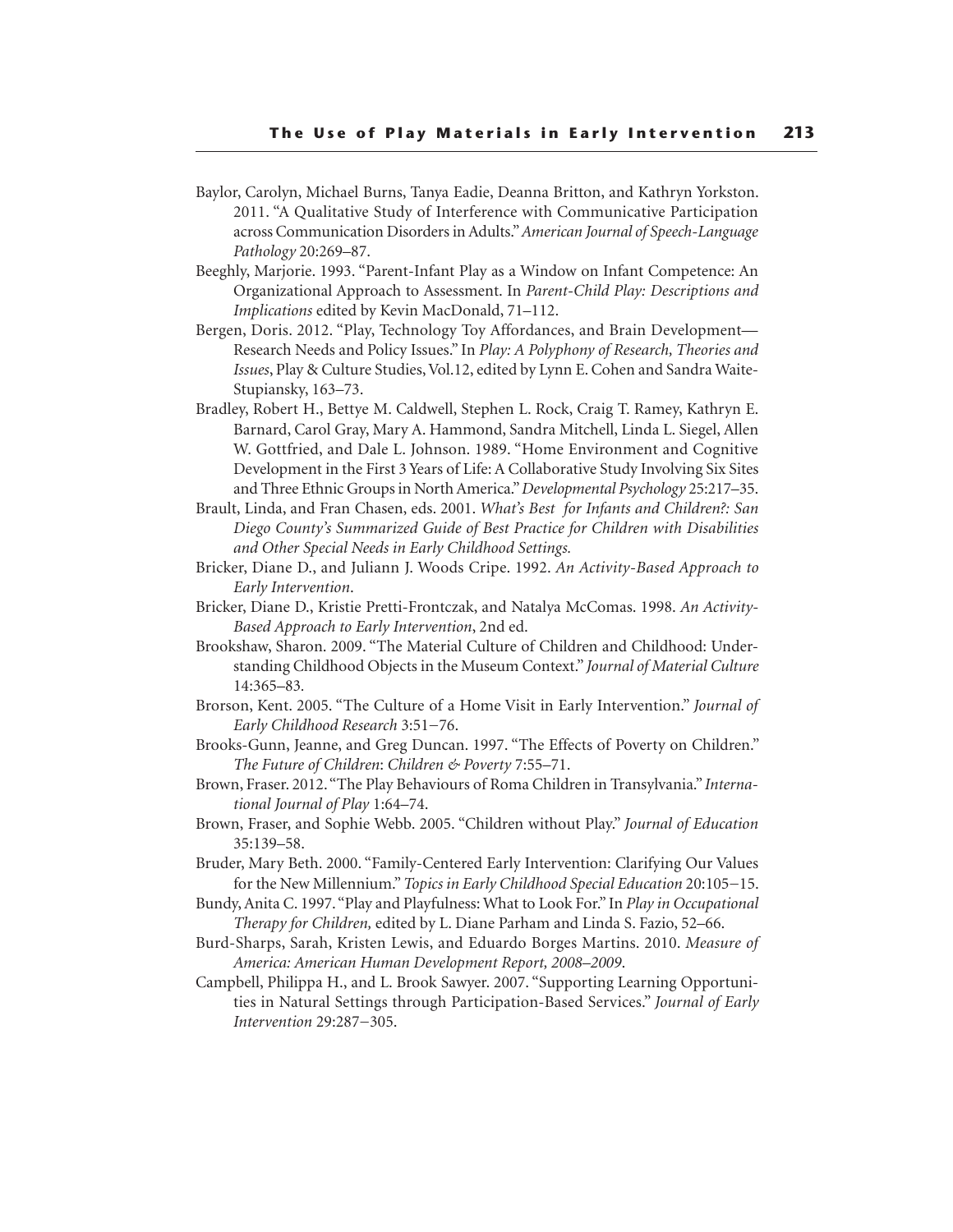- Campbell, Philippa H. and L. Brook Sawyer. 2009. "Changing Early Intervention Providers' Home Visiting Skills through Participation in Professional Development." *Topics in Early Childhood Professional Development* 28:219–34.
- Casby, Michael W. 2003. "Developmental Assessment of Play: A Model for Early Intervention." *Communication Disorders Quarterly* 24:175−83.
- Chai, Angie, Chun Zang, and Marily Bisberg. 2006. "Rethinking Natural Environment Practice: Implications from Examining Various Interpretations and Approaches." *Early Childhood Education Journal* 34:203–08.
- Cohen, Jacob. 1992. "A Power Primer." *Psychological Bulletin* 112:155−59.
- Colyvas, Jessica L., L. Brook Sawyer, and Philippa H. Campbell. 2010. "Identifying Strategies Early Intervention Occupational Therapists Use to Teach Caregivers." *American Journal of Occupational Therapy* 64:776–85.
- Corcoran, Josepth A., and Moira Stewart. 1998. "Stories of Stuttering: A Qualitative Analysis of Interview Narratives." *Journal of Fluency Disorders* 23:247–64.
- Crais, Elizabeth R. 1991. "Moving from Parent Involvement to Family-Centered Services." *American Journal of Speech-Language Pathology* 1:5−8.
- Cripe, Juliann Woods, Mary Frances Hanline, and Steven E. Daley. 1997. "Preparing Practitioners for Planning Intervention for Natural Environments." In *Reforming Personnel Preparation in Early Intervention: Issues, Models, and Practical Strategies,* edited by Pamela J. Winton, Jeanette A. McCollum, and Camille Catlett, 337–62.
- Danaher, Joan, Sue Goode, and Alex Lazara, eds. 2011. *Part C Updates,* 12th ed.
- Dunst, Carl J. 2000. "Revisiting 'Rethinking Early Intervention.'" *Topics in Early Childhood Special Education* 20:95–104.
- Dunst, Carl J., and Mary Beth Bruder. 1999. "Family and Community Activity Settings, Natural Learning Environments, and Children's Learning Opportunities." *Children's Learning Opportunities Report* 1:1−2.
- Dunst, Carl J., Mary Beth Bruder, Carol M. Trivette, and Deborah W. Hamby. 2006. "Everyday Activity Settings, Natural Learning Environments, and Early Intervention Practices." *Journal of Policy and Practice in Intellectual Disabilities* 3:3−10.
- Early Head Start National Resource Center. *Early Head Start Tip Sheet No. 32. EHS Home Visiting Play Materials, March 2009*. http://www.ehsnrc.org/Publications/ English%20Tip%20Sheets/TIP\_SHEET\_32.PDF.
- Evans, Gary W. 2004. "The Environment of Childhood Poverty." *American Psychologist*  59:77–92.
- Feinberg, Emily, Michael Silverstein, Sara Donahue, and Robin Bliss. 2011. "The Impact of Race in Part C Early Intervention Services." *Journal of Developmental & Behavioral Pediatrics* 32:284–91.
- Fewell, Rebecca R., and Ruth Kaminski. 1988. "Play Skills Development and Instructions for Young Children with Handicaps. In *Early Intervention for Infants and Children with Handicaps: An Empirical Base,* edited by Samuel L. Odom and Merel B. Karnes, 145–58.
- Fewell, Rebecca R., and Joan S. Rich. 1987. "Play Assessment as a Procedure for Examining Cognitive, Communication, and Social Skills in Multi-Handicapped Children*.*" *Journal of Psychoeducational Assessment* 5:107–18.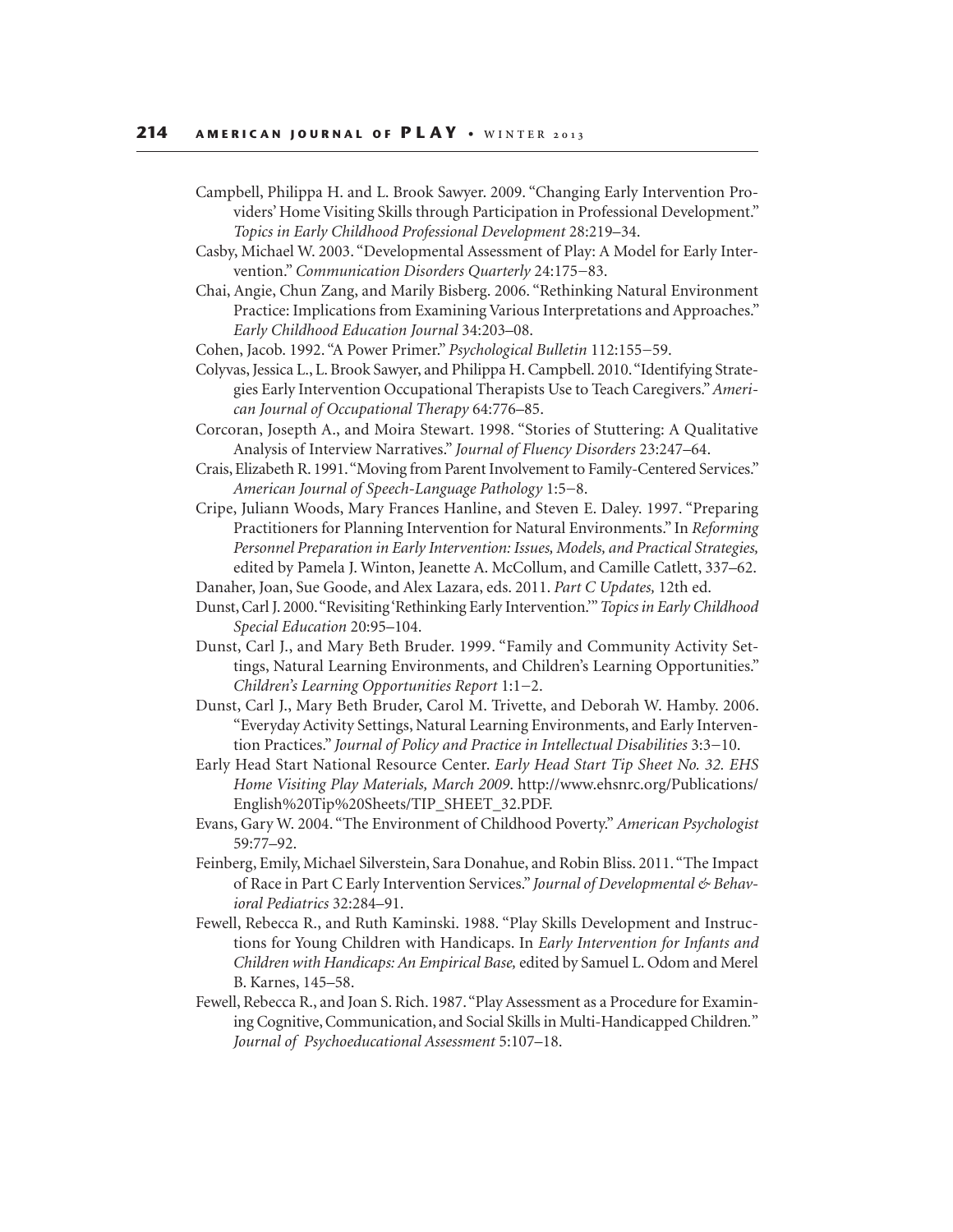- Fromberg, Doris P., and Doris Bergen. 1998. *Play from Birth to Twelve: Contexts, Perspectives and Meanings*.
- Glaser, Barney G., and Anselm L. Strauss. 1967. *The Discovery of Grounded Theory: Strategies for Qualitative Research*.
- Golden, Olivia, Amelia Hawkslee, and William Beardslee. 2011. *Home Visiting and Maternal Depression: Seizing the Opportunities to Help Mothers and Young Children.* http://www.urban.org/url.cfm?ID=412316.
- Gregg, Paul, Susan Harkness, and Stephen Machin. 1999. *Child Poverty and Its Consequences.* http://www.jrf.org.uk/publications/child-poverty-and-its-consequences.
- Guralnick, Michael. 2005. "An Overview of the Developmental Systems Model for Early Intervention." In *The Developmental Systems Approach to Early Intervention,* edited by Michael Guralnick, 3−28.
- Halpern, Robert. 2000. "Early Intervention for Low Income Children and Families. In *Handbook of Early Childhood Intervention*, edited by Jack B. Shonkoff and Samuel J. Meisels, 361–86. 2nd ed.
- Hanft, Barbara E., Dathan D. Rush, and M'Lisa L. Shelden. 2004. *Coaching Families and Colleagues in Early Childhood Intervention*.
- Hill, Clara. E., Shirley A. Hess, Barbara J. Thompson, Elizabeth N. Williams, Sarah Knox, and Nicholas Ladany. 2005. "Consensual Qualitative Research: An Update." *Journal of Counseling Psychology* 52:196–205.
- HRSA (Health Resources and Services Administration). 2013. *Maternal, Infant and Early Childhood Home Visiting Programs.* http://mchb.hrsa.gov/programs/homevisiting.
- Humphrey, Ruth, and Linn Wakeford. 2006. "An Occupation-Centered Discussion of Development and Implications for Practice." *American Journal of Occupational Therapy* 60:258−67.
- Iceland, John. 2012. *Poverty in America: A Handbook.*
- Johnson, James E., James F. Christie, and Thomas D. Yawkey. 1987. *Play and Early Childhood Development.*
- Klass, Carol S. 2003. *The Home Visitor's Guidebook*: *Promoting Optimal Parent and Child Development,* 2nd ed.
- Landy, Sarah, and Rosanne Menna. 2006. *Early Intervention with Multi-Risk Families: An Integrative Approach.*
- Lifter, Karin. 2008. "Developmental Play Assessment and Teaching." In *Effective Practices for Children with Autism: Educational and Behavioral Support Interventions That Work,* edited by James K. Luiselli, Dennis C. Russo, Walter P. Christian, and Susan M. Wilczynski, 299−324.
- Lifter, Karin, Suzanne Foster-Sanda, Caley Arzamarski, Jacquelyn Briesch, and Ellen McClure. 2011. "Overview of Play: Its Uses and Importance in Early Intervention/Early Childhood Special Education." *Infants and Young Children* 24:225−45.
- Linder, Toni. W. 1993. *Transdisciplinary Play-Based Assessment: A Functional Approach to Working with Young Children*, rev. ed.
	- ———. 2008. *Transdisciplinary Play-Based Intervention.*
- Malone, D. Michael, and Melissa A. Landers. 2001. "Mothers' Perceptions of the Toy Play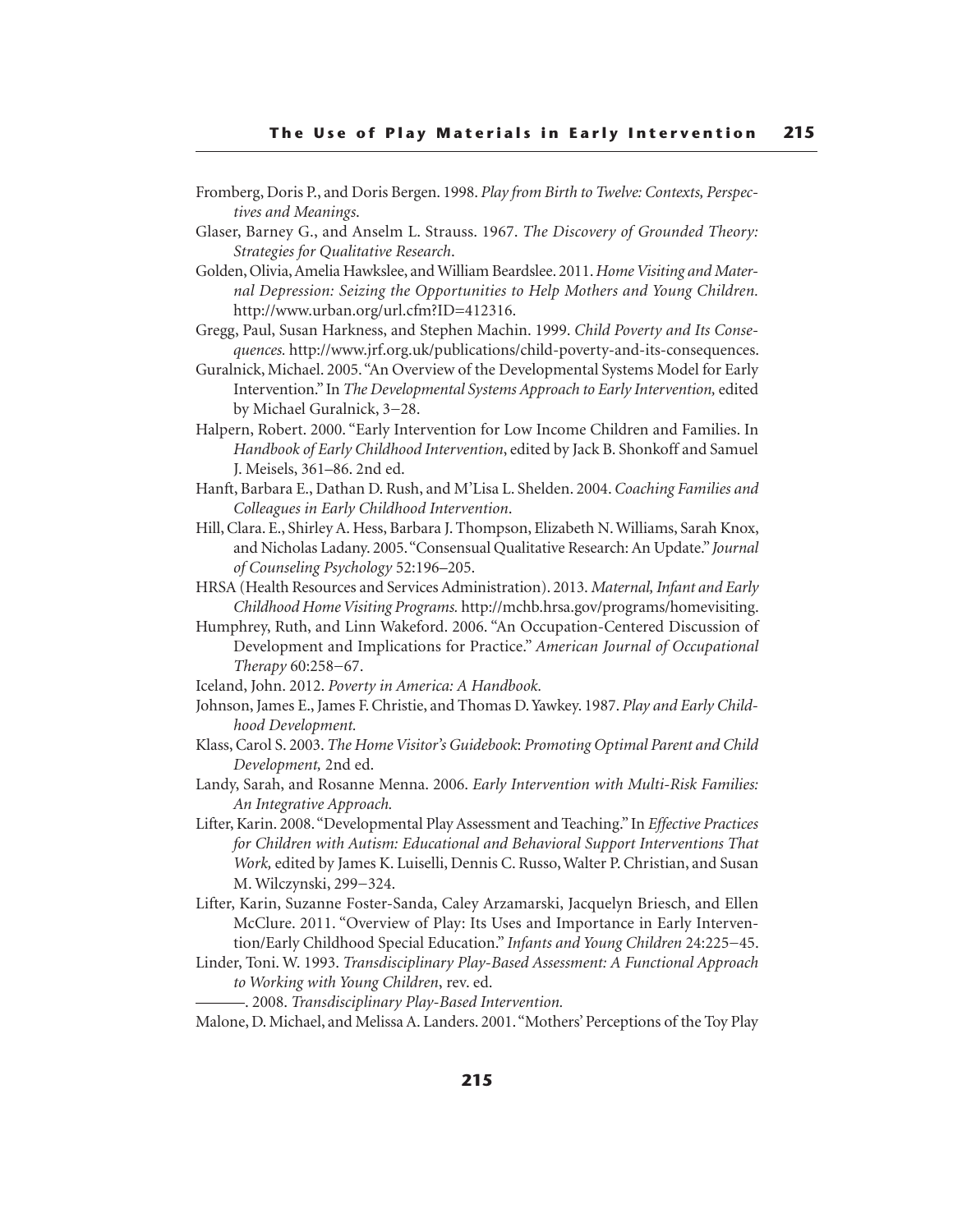of Preschoolers with Intellectual Disabilities." *International Journal of Disability, Development and Education* 48:91−102.

- McBride, Susan L., and Carla A. Peterson. 1997. "Home-Based Early Intervention with Families of Children with Disabilities: Who Is Doing What?" *Topics in Early Childhood Special Education* 17:209−33.
- McWilliam, Robin A. 2010. *Routines-Based Early Intervention: Supporting Young Children and Their Families.*
- McWilliam, Robin. A., Lynn Tocci, and Gloria L. Harbin. 1998. "Family-Centered Services: Service Providers' Discourse and Behaviors." *Topics in Early Childhood Special Education* 18:206–21.
- Meisels, Samuel. J., and Jack P. Shonkoff. 2000. "Early Childhood Intervention: A Continuing Evolution." In *Handbook of Early Childhood Intervention,* edited by Jack P. Shonkoff and Samuel J. Meisels, 3–31. 2nd ed.
- Milteer, Regina M., Kenneth R. Ginsburg, and Deborah A. Mulligan. 2012. "The Importance of Play in Promoting Healthy Child Development and Maintaining Strong Parent-Child Bond: Focus on Children in Poverty." *Pediatrics* 129:204–13.
- Mistrett, Susan, Shelly Lane, and Amy Goetz. 2000. *A Professionals Guide to Assisting Families in Creating Play Environments for Young Children with Disabilities.* http:// letsplay.buffalo.edu/products/PlayManual.pdf.
- *NVivo9: Qualitative Data Analysis Software*. 2011. Version 9.
- Nwokah, Eva. 2003. "Giggle Time in the Infant/Toddler Classroom: Learning and Connecting through Shared Humor and Laughter." *ACEI: Focus on Infants and Toddlers* 16:1−8.
	- ———. 2009a. "Historical Changes in Infant Toys 1865–1930." In *From Children to Red Hatters: Diverse Images and Issues of Play*, Play & Culture Studies, Vol. 8, edited by David Kuschner, 54−73.
	- ———. (2009b). "The Toy Bag: An Examination of Its History and Use in Early Intervention for Infants and Toddlers with Special Needs." In *Transactions at Play*, Play & Culture Studies, Vol. 9, edited by Cindy Dell Clark, 166–82.
- Nwokah, Eva, and Clara Ikekeonwu. 1998. "A Sociocultural Comparison of Nigerian and American Children's Games." In *Diversions and Divergences in Fields of Play*, Play & Culture Studies, Vol. 1, edited by Margaret C. Duncan, Garry Chick, and Alan Aycock, 59−76.

———. 2007. "Games, Pastimes, and Toys in Sub-Sahara Africa*.*" In *The Greenwood Encyclopedia of World Popular Culture*, edited by Gary Hoppenstand, Vol. 5, 127–51.

- Nwokah, Eva, and Hope Gulker. 2006a. "Emergent Literacy for Children with Disabilities: Developing Positive Interest in Literacy Experiences (Part I)." *ACEI: Focus on Infants and Toddlers,* 18:4−8.
	- ———. 2006b. "Emergent Literacy for Children with Special Needs: Developing Positive Interest in Literacy Experiences (Part II)." *ACEI: Focus on Infants and Toddlers*, 19:1−8.
- Peterson, Carla A., Gayle J. Luze, Elaine M. Eshbaugh, Hyun-Joo Jeon, and Kelly Ross Kantz. 2007. "Enhancing Parent-Child Interactions through Home Visiting: Prom-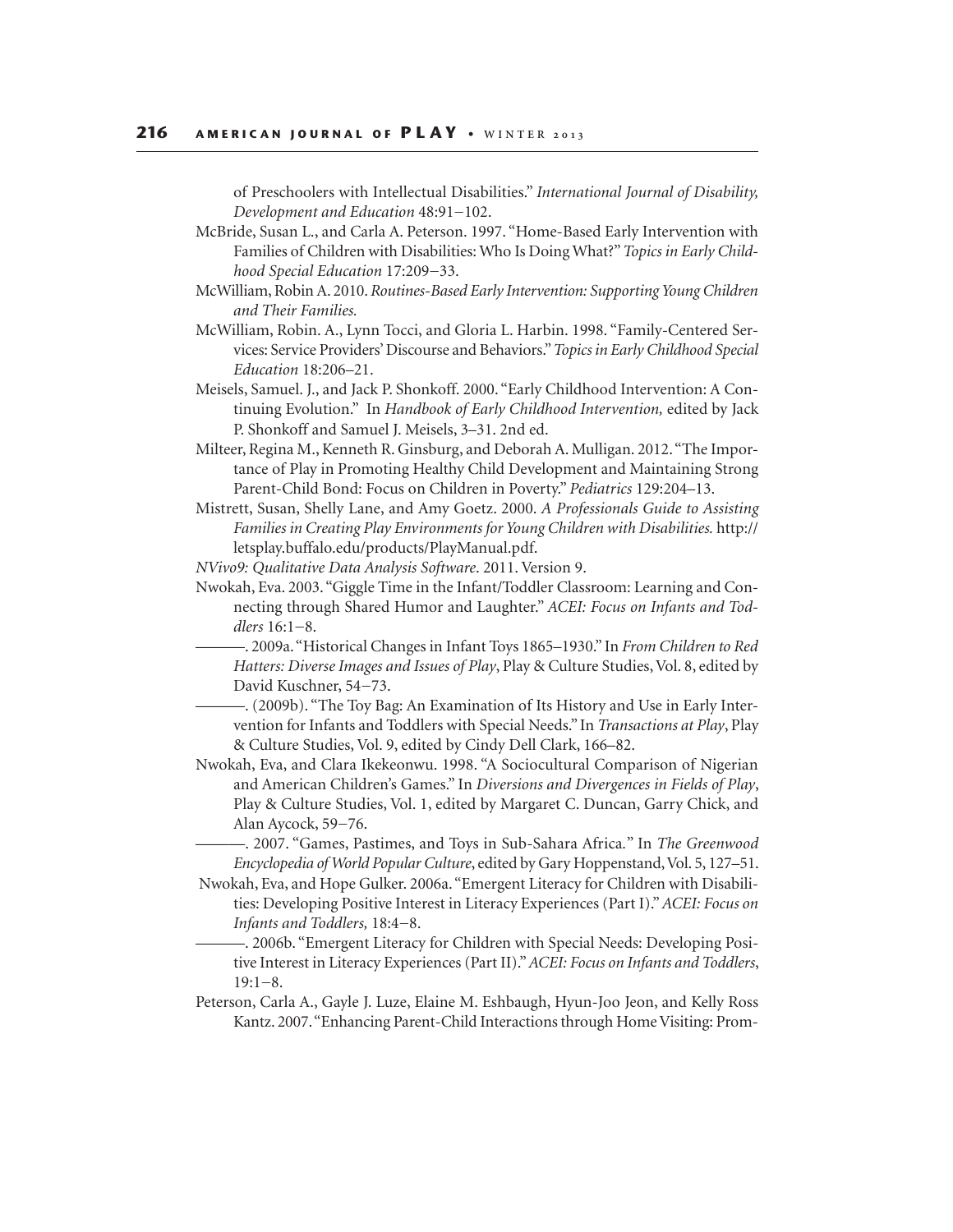ising Practice or Unfulfilled Promise?" *Journal of Early Intervention* 29:119−40.

Pierce, Douglas R. 1997. "The Power of Object Play for Infants and Toddlers at Risk for Developmental Delays." In *Play in Occupational Therapy for Children,* edited by D. Linda Parham and Linda S. Fazio, 86−111.

Pletcher, Lynda Cook. 2011. *Models or Approaches to Early Intervention Service Delivery Endorsed or Used as Reported by States.* http://www.ectacenter.org/topics/natenv/ updatemodels.asp.

- Powell, Douglas R. 1993. "Inside Home Visiting Programs." *The Future of Children* 3:23–38.
- Ramey, Craig T., and Frances A. Campbell. 1991. "Poverty, Early Childhood Education, and Academic Competence: The Abecedarian Experiment." In *Children in Poverty: Child Development and Public Policy,* edited by Aletha Huston, 190–221.
- Ratcliffe, Caroline, and Signe-Mary McKernan. 2010. "Childhood Poverty Persistence: Facts and Consequences." http://www.urban.org/UploadedPDF /412126-child-poverty-persistence.pdf.
- Roberts, Richard N., Sarah Rule, and Mark S. Innocenti. 1998. *Strengthening the Family-Professional Partnership in Services for Young Children.*
- Rush, Dathan, and M'Lisa Sheldon. 2011. *Coaching in Early Childhood: Frequently Asked Questions.* http://www.coachinginearlychildhood.org/nlefaq.php.
- Sheehan, Kim. (2001). "E-mail Survey Response Rates: A Review*.*" *Journal of Computer-Mediated Communication*, 6. http://jcmc.indiana.edu/vol6/issue2/sheehan.html.
- Spiker, Donna, Kathleen M. Hebbler, and Sangeeta Mallik. 2005. "Developing and Implementing Early Intervention Programs for Children with Established Disabilities." In *The Developmental Systems Approach to Early Intervention,* edited by Michael J. Guralnick, 305–49.
- State Interagency Coordinating Council. 2003. *Implementation Guide to Natural Environments*. http://www.michigan.gov/documents/mde/ ImplementationGuidetoNatEnvironments\_226445\_7.pdf.
- Stoltzfus, Emilie, and Karen E. Lynch. 2009. *Home Visitation for Families with Young Children.*
- Congressional Research Service 7–5700, R40705. http://www.preventchildabusesb.org/ CRSHomeVisitReportOct2009.pdf.
- Sutton-Smith, Brian. 1986. *Toys as Culture*.
- Traub, Elizabeth, Michael Conn-Powers, Darla Cohen, and Stephan Viehweg. 2001. *Early Intervention in Everyday Routines, Activities and Places: Guidelines for Indiana.*  http://www.iidc.indiana.edu/styles/iidc/defiles/ECC/NatrlEnvironBklt.pdf.
- *The Parent-Child Home Program.* 2012. http://www.parent-child.org.
- United States Census Bureau. 2010. *Income, Poverty, and Health Insurance Coverage in the United States: 2009*. http://www.census.gov/prod/2010pubs/p60-238.pdf.
- Voos, Avery C., Kevin A. Pelphrey, Johnathan Tirrell, Danielle Z. Bolling, Brent Vander Wyk, Martha Kaiser, James C. McPartland, Fred R. Volkmar, and Pamela Ventola. 2012. "Neural Mechanisms of Improvements in Social Motivation after Pivotal Response Treatment: Two Case Studies." *Journal of Autism and Developmental Disorders.*